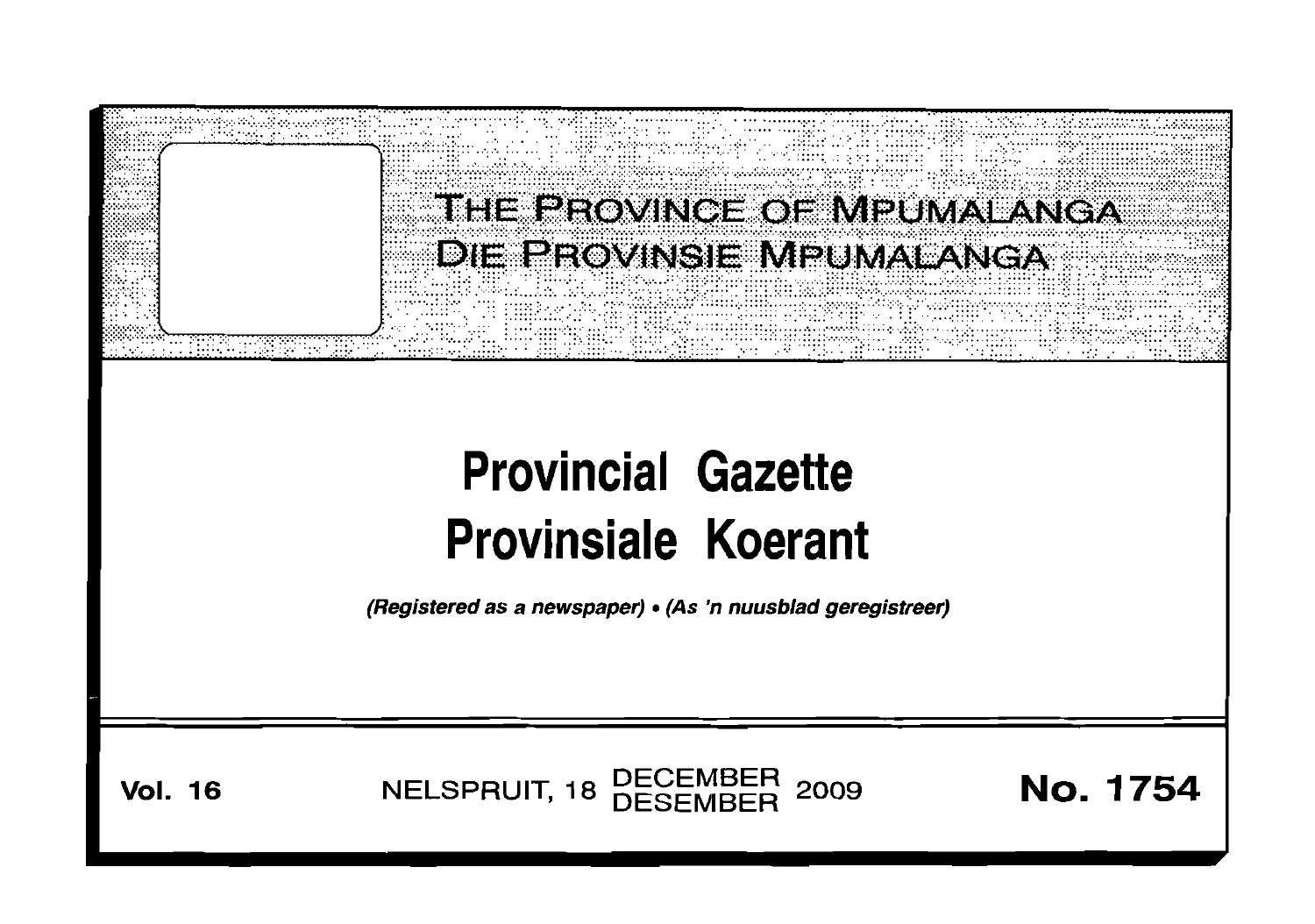## **IMPORTANT NOTICE**

**The Government Printing Works will not be held responsible for faxed documents not received due to errors on the fax machine or faxes received which are unclear or incomplete. Please be advised that an "OK" slip, received from a fax machine, will not be accepted as proof that documents were received by the GPW for printing. If documents are faxed to the GPW it will be the sender's responsibility to phone and confirm that the documents were received in good order.**

**Furthermore the Government Printing Works will also not be held responsible for cancellations and amendments which have not been done on original documents received from clients.**

No.

## **CONTENTS -INHOUD**

*Page Gazette* No. No.

#### **GENERAL NOTICES· ALGEMENE KENNISGEWINGS**

| 389 |                                                                                                                 | 8  | 1754 |  |
|-----|-----------------------------------------------------------------------------------------------------------------|----|------|--|
| 389 |                                                                                                                 | 8  | 1754 |  |
| 390 |                                                                                                                 | 8  | 1754 |  |
| 390 |                                                                                                                 | 9  | 1754 |  |
| 391 |                                                                                                                 | 9  | 1754 |  |
| 391 |                                                                                                                 | 9  | 1754 |  |
| 392 |                                                                                                                 | 9  | 1754 |  |
| 392 |                                                                                                                 | 10 | 1754 |  |
| 393 | Town-planning and Townships Ordinance (15/1986): Komatipoort Amendment Scheme 120                               | 10 | 1754 |  |
| 393 |                                                                                                                 | 11 | 1754 |  |
| 394 |                                                                                                                 | 11 | 1754 |  |
| 394 |                                                                                                                 | 11 | 1754 |  |
| 399 |                                                                                                                 | 12 | 1754 |  |
| 399 |                                                                                                                 | 12 | 1754 |  |
| 400 |                                                                                                                 | 12 | 1754 |  |
| 400 |                                                                                                                 | 13 | 1754 |  |
| 401 |                                                                                                                 | 13 | 1754 |  |
| 401 |                                                                                                                 | 13 | 1754 |  |
| 402 |                                                                                                                 | 14 | 1754 |  |
| 402 |                                                                                                                 | 14 | 1754 |  |
| 403 |                                                                                                                 | 14 | 1754 |  |
| 403 |                                                                                                                 | 15 | 1754 |  |
| 404 | Mpumalanga Gambling Act (5/1995): Application for an amendment of a site operator licence: Impala Restaurant    | 16 | 1754 |  |
| 405 | Mpumalanga Gambling Act (5/1995): Application for an amendment of a site operator licence: Jabulni Eating House | 17 | 1754 |  |
| 406 | Mineral and Petroleum Resources Development Act (28/2002): Notice of prospecting right application process      | 18 | 1754 |  |
| 407 | Mineral and Petroleum Resources Development Act (28/2002): Notice of prospecting right application process      |    |      |  |
| 408 | Mineral and Petroleum Resources Development Act (28/2002): Notice of prospecting right application process      | 20 | 1754 |  |
|     | LOCAL AUTHORITY NOTICES · PLAASLIKE BESTUURSKENNISGEWINGS                                                       |    |      |  |
| 263 | Subdivision of Land Ordinance, 1986: eMalahleni Local Municipality: Subdivision: Holding 59, Seekoeiwater       | 21 | 1754 |  |
| 275 | Local Government Ordinance (17/1939): Govan Mbeki Municipality: Permanent closure: Portion of West Street,      | 21 | 1754 |  |
| 275 | Ordonnansie op Plaaslike Bestuur (17/1939): Govan Mbeki Munisipaliteit: Permanente sluiting: Gedeelte van       | 21 | 1754 |  |
| 276 | Local Government Ordinance (17/1939): Steve Tshwete Local Municipality: Permanent closure: Park Erf 2794,       | 22 | 1754 |  |
| 277 | Local Government Ordinance (17/1939): Steve Tshwete Local Municipality: Permanent closure: Park Erf 2465,       | 22 | 1754 |  |
| 278 | Town-planning and Townships Ordinance (15/1986): eMalahleni Local Municipality: eMalahleni                      |    |      |  |
| 279 |                                                                                                                 | 22 | 1754 |  |
|     | Town-planning and Townships Ordinance (15/1986): Steve Tshwete Amendment Scheme 240                             | 23 | 1754 |  |
| 280 | Town-planning and Townships Ordinance (15/1986): Govan Mbeki Local Municipality: Declaration as an approved     | 24 | 1754 |  |
| 281 | Town-planning and Townships Ordinance (15/1986): Govan Mbeki Local Municipality: Secunda Amendment Scheme       | 28 | 1754 |  |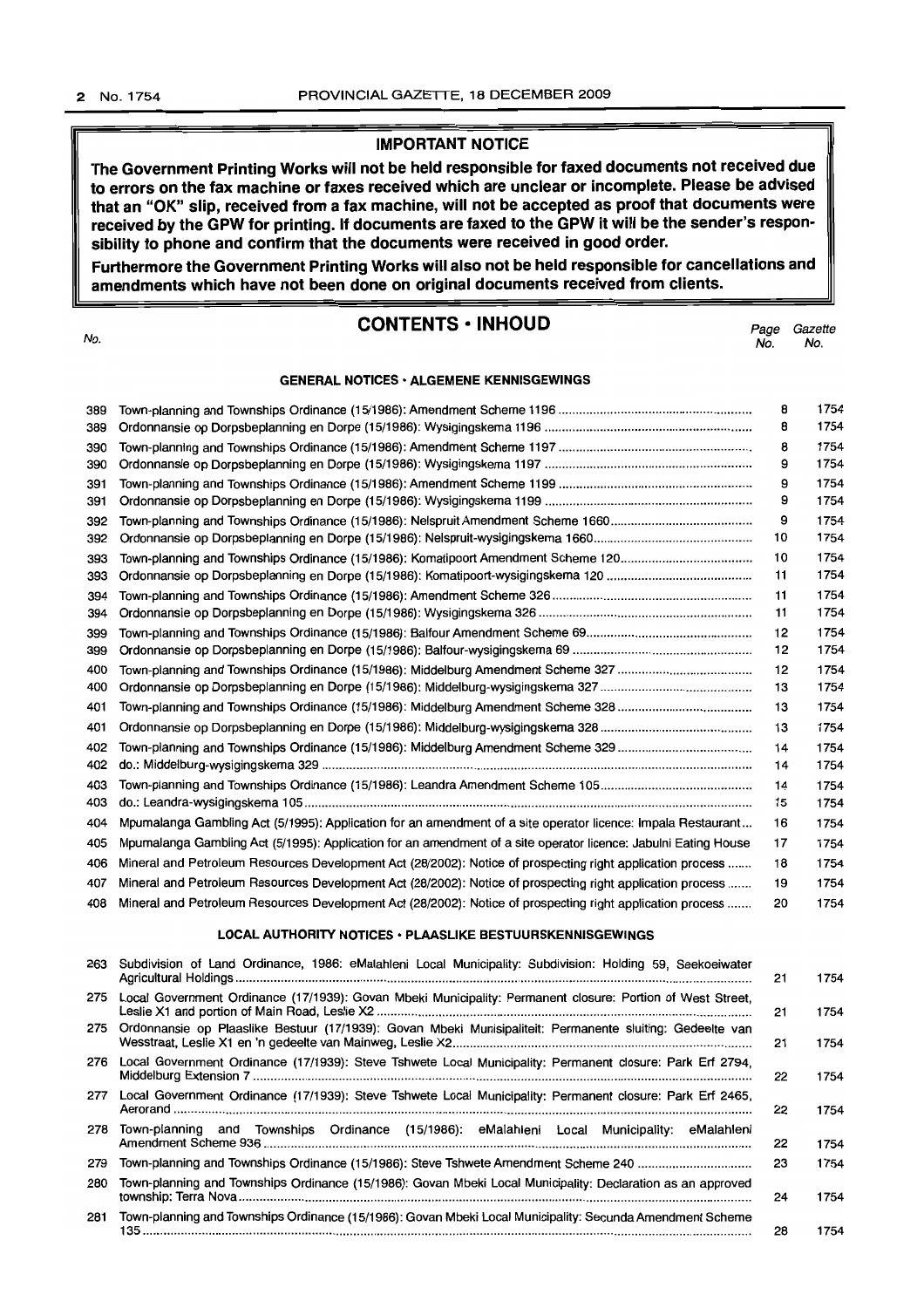| <b>IMPORTANT NOTICE</b>                                                                                                                  |  |  |  |  |  |  |
|------------------------------------------------------------------------------------------------------------------------------------------|--|--|--|--|--|--|
| The                                                                                                                                      |  |  |  |  |  |  |
| <b>Mpumalanga Province Provincial Gazette Function</b>                                                                                   |  |  |  |  |  |  |
| will be transferred to the                                                                                                               |  |  |  |  |  |  |
| <b>Government Printer</b> in Pretoria                                                                                                    |  |  |  |  |  |  |
| as from 1 April 2005                                                                                                                     |  |  |  |  |  |  |
| <b>NEW PARTICULARS ARE AS FOLLOWS:</b>                                                                                                   |  |  |  |  |  |  |
| <b>Postal address:</b><br><b>Physical address:</b>                                                                                       |  |  |  |  |  |  |
| <b>Government Printing Works</b><br>Private Bag X85<br>149 Bosman Street<br>Pretoria<br>Pretoria<br>0001                                 |  |  |  |  |  |  |
| <b>New contact persons:</b> Louise Fourie Tel.: (012) 334-4686<br>Mrs H. Wolmarans Tel.: (012) 334-4591                                  |  |  |  |  |  |  |
| Fax number:<br>(012) 323–8805                                                                                                            |  |  |  |  |  |  |
| E-mail address:<br>hester.wolmarans@gpw.gov.za<br>louise.fourie@gpw.gov.za                                                               |  |  |  |  |  |  |
| <b>Contact persons for subscribers:</b>                                                                                                  |  |  |  |  |  |  |
| Mrs S. M. Milanzi Tel.: (012) 334-4734<br>Mrs J. Wehmeyer Tel.: (012) 334-4753<br>Fax.: (012) 323-9574                                   |  |  |  |  |  |  |
| This phase-in period is to commence from 18 March 2005 (suggest date of advert)<br>and notice comes into operation as from 1 April 2005. |  |  |  |  |  |  |
| Subscribers and all other stakeholders are advised to send their advertisements                                                          |  |  |  |  |  |  |

In future, adverts have to be paid in advance before being published in the Gazette.

directly to the Government Printing Works, two weeks before the 1st April 2005.

AWIE VAN ZVL Advertising Manager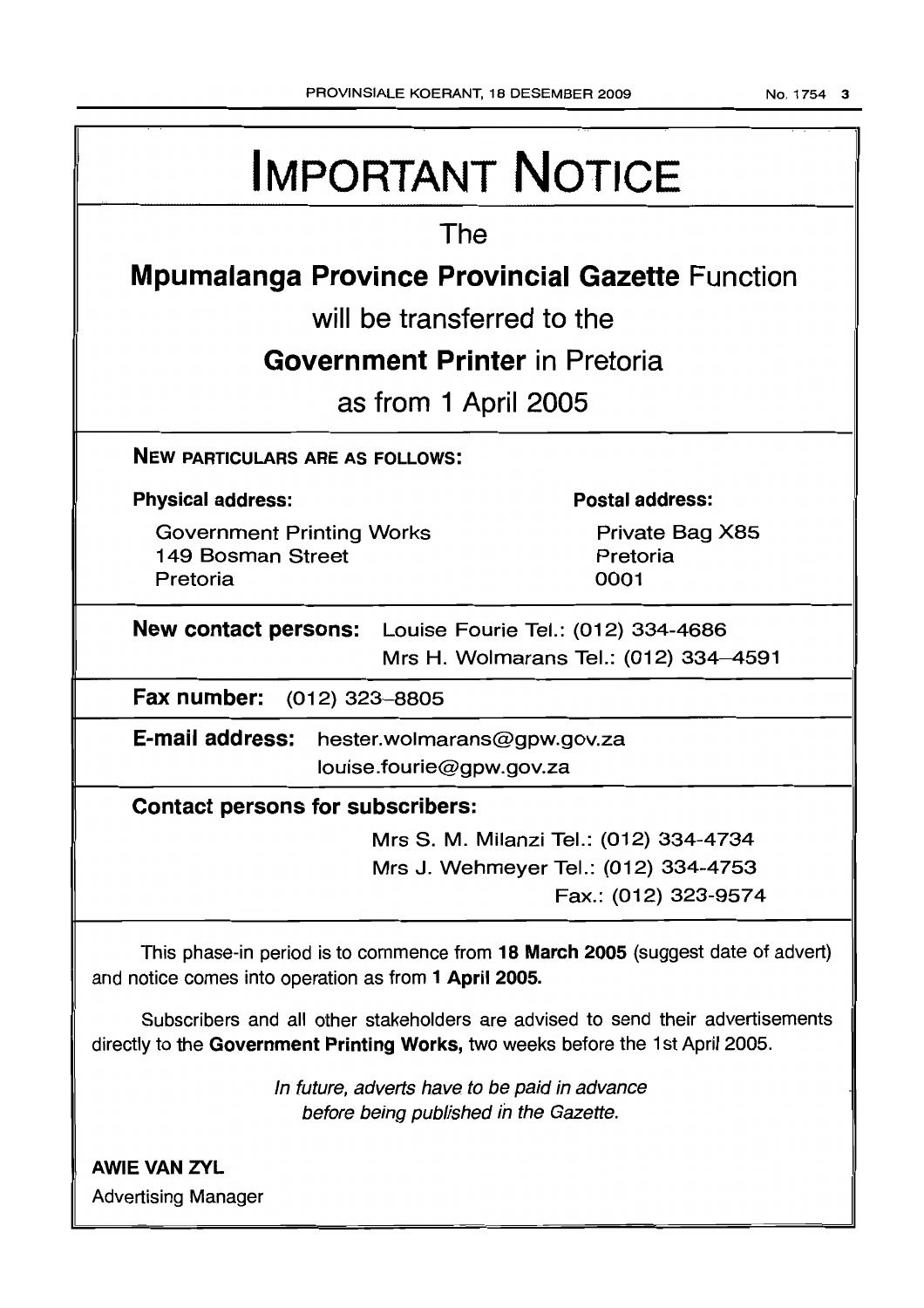| IT IS THE CLIENTS RESPONSIBILITY TO ENSURE THAT THE CORRECT AMOUNT IS PAID<br>AT THE CASHIER OR DEPOSITED INTO THE GOVERNMENT PRINTING WORKS BANK<br>ACCOUNT AND ALSO THAT THE REQUISITION/COVERING LETTER TOGETHER WITH<br>THE ADVERTISEMENTS AND THE PROOF OF DEPOSIT REACHES THE GOVERNMENT<br>PRINTING WORKS IN TIME FOR INSERTION IN THE PROVINCIAL GAZETTE.<br>NO ADVERTISEMENTS WILL BE PLACED WITHOUT PRIOR PROOF OF PRE-PAYMENT.<br>$\frac{1}{4}$ page R 187.37<br>Letter Type: Arial<br>Size: 10<br>Line Spacing: At:<br>Exactly<br>11pt |                                                                                                                                                                                                    |  |  |  |  |
|----------------------------------------------------------------------------------------------------------------------------------------------------------------------------------------------------------------------------------------------------------------------------------------------------------------------------------------------------------------------------------------------------------------------------------------------------------------------------------------------------------------------------------------------------|----------------------------------------------------------------------------------------------------------------------------------------------------------------------------------------------------|--|--|--|--|
| <b>A PRICE</b><br><b>INCREASE OF</b><br><b>8,5% WILL BE</b><br><b>EFFECTIVE ON</b><br><b>ALL TARIFFS</b><br><b>FROM</b><br><b>1 MAY 2008</b>                                                                                                                                                                                                                                                                                                                                                                                                       | $\frac{1}{4}$ page R 374.75<br>Letter Type: Arial<br><b>Size: 10</b><br>Line Spacing: At:<br>Exactly<br>11pt<br>$\frac{1}{4}$ page R 562.13<br>Letter Type: Arial<br>Size: 10<br>Line Spacing: At: |  |  |  |  |
|                                                                                                                                                                                                                                                                                                                                                                                                                                                                                                                                                    | Exactly<br>11pt<br>$\frac{1}{4}$ page R 749.50<br><b>Size: 10</b><br>Letter Type: Arial<br>Line Spacing: At:<br>Exactly<br>11pt                                                                    |  |  |  |  |

SUBSCRIPTION: R 163,35 PER YEAR / R 749.50 PER PAGE = 25cM = R 30,00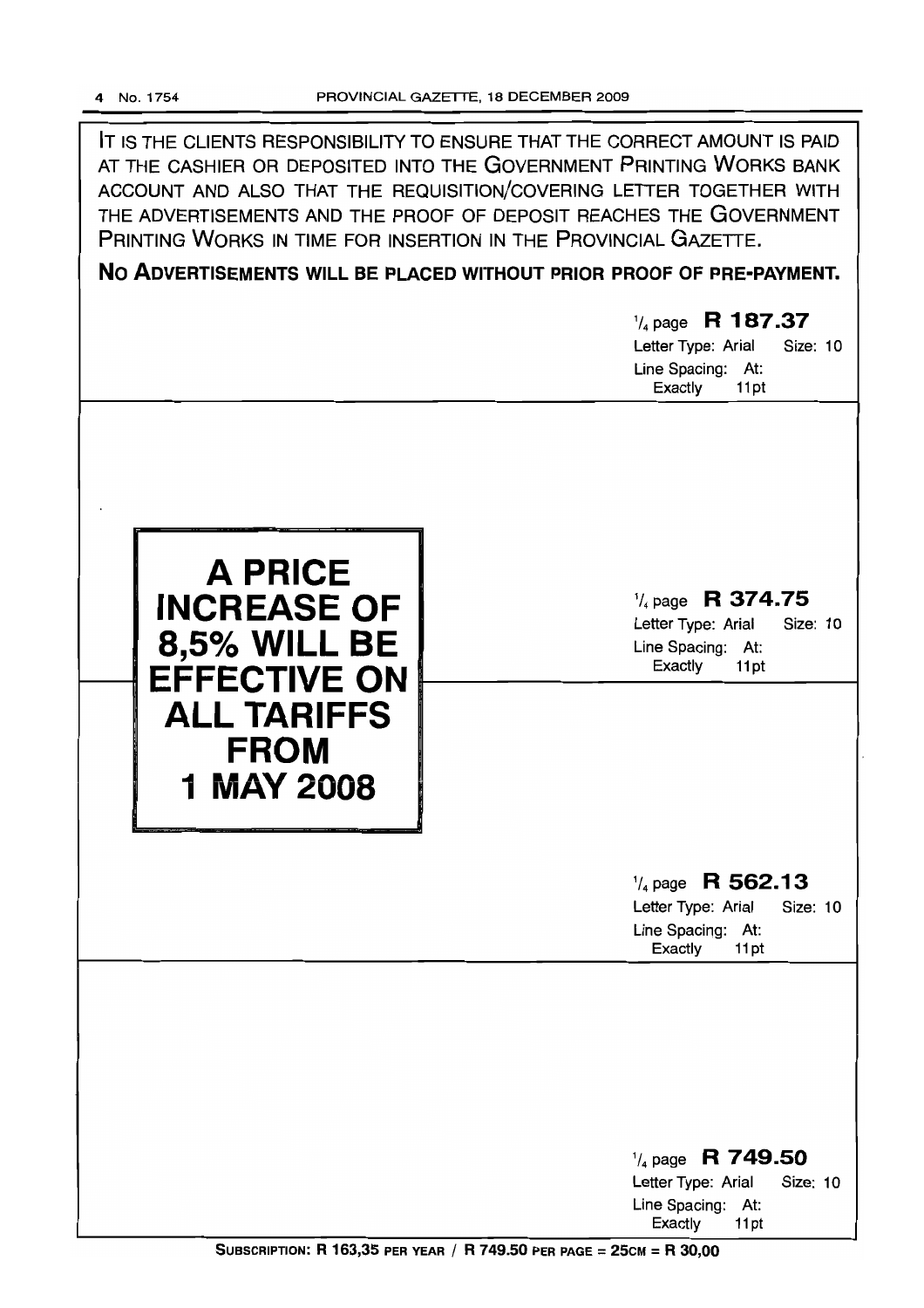No.1754 5



(2) erroneous classification of a notice, or the placement of such notice in any section or under any heading other than the section or heading stipulated by the advertiser;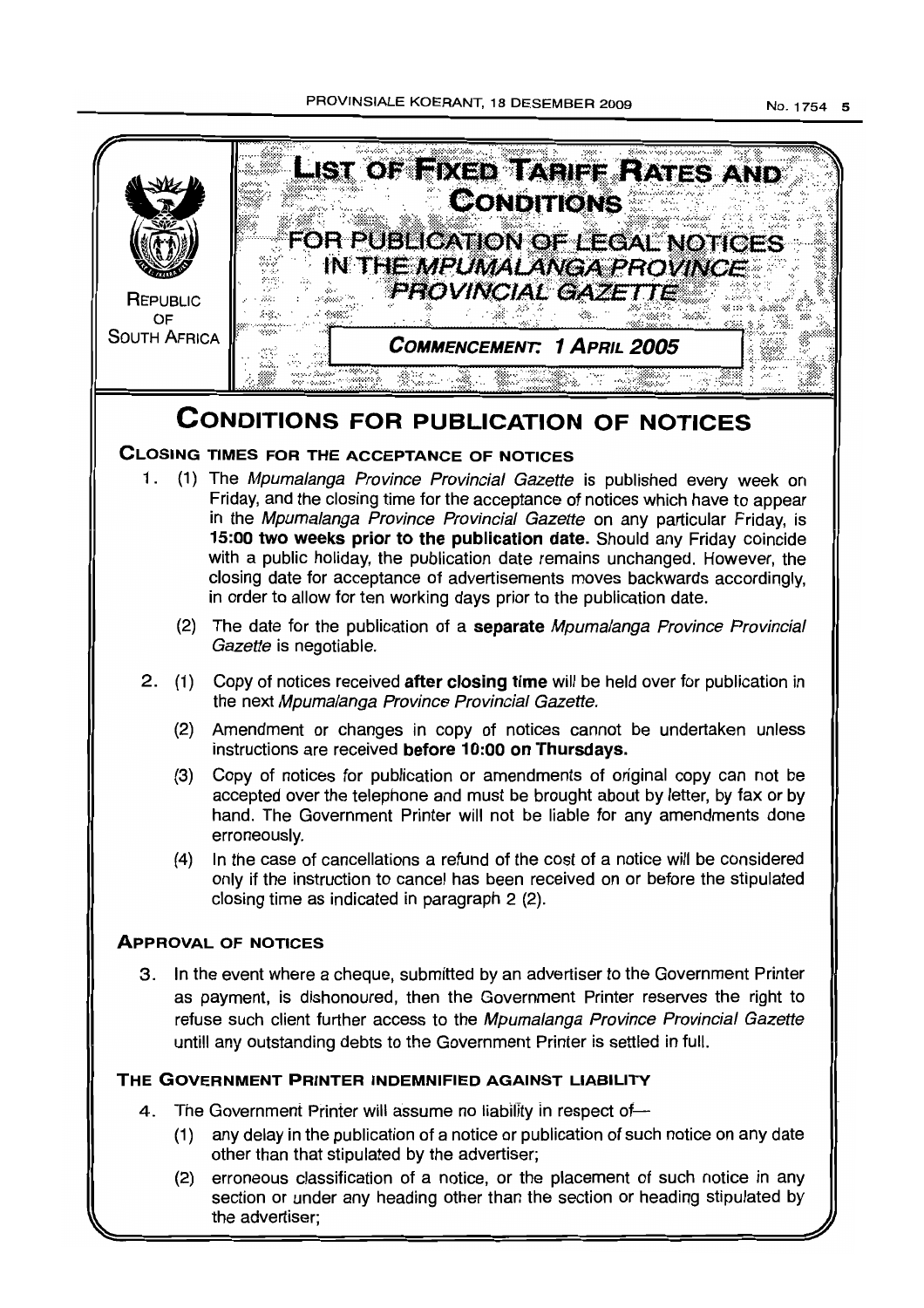(3) any editing, revision, omission, typographical errors or errors resulting from faint or indistinct copy.

## LIABILITY OF ADVERTISER

5. Advertisers will be held liable for any compensation and costs arising from any action which may be instituted against the Government Printer in consequence of the publication of any notice.

## **COPY**

- 6. Copy of notices must be typed on one side of the paper only and may not constitute part of any covering letter or document.
- 7. At the top of any copy, and set well apart from the notice, the following must be stated:

Where applicable

- (1) The heading under which the notice is to appear.
- (2) The cost of publication applicable to the notice, in accordance with the "Word Count Table".

## PAYMENT OF COST

- 9. With effect from 1 April 2005 no notice will be accepted for publication unless the cost of the insertion(s) is prepaid in CASH or by CHEQUE or POSTAL ORDERS. It can be arranged that money can be paid into the banking account of the Government Printer, in which case the deposit slip accompanies the advertisement before publication thereof.
- 10. (1) The cost of a notice must be calculated by the advertiser in accordance with the word count table.
	- (2) Where there is any doubt about the cost of publication of a notice, and in the case of copy, an enquiry, accompanied by the relevant copy, should be addressed to the Advertising Section, Government Printing Works, Private Bag X85, Pretoria, 0001 [Fax: (012) 323-8805], before publication.
- 11 . Overpayment resulting from miscalculation on the part of the advertiser of the cost of publication of a notice will not be refunded, unless the advertiser furnishes adequate reasons why such miscalculation occurred. In the event of underpayments, the difference will be recovered from the advertiser, and the notice(s) will not be published until such time as the full cost of such publication has been duly paid in cash or by cheque or postal orders, or into the banking account.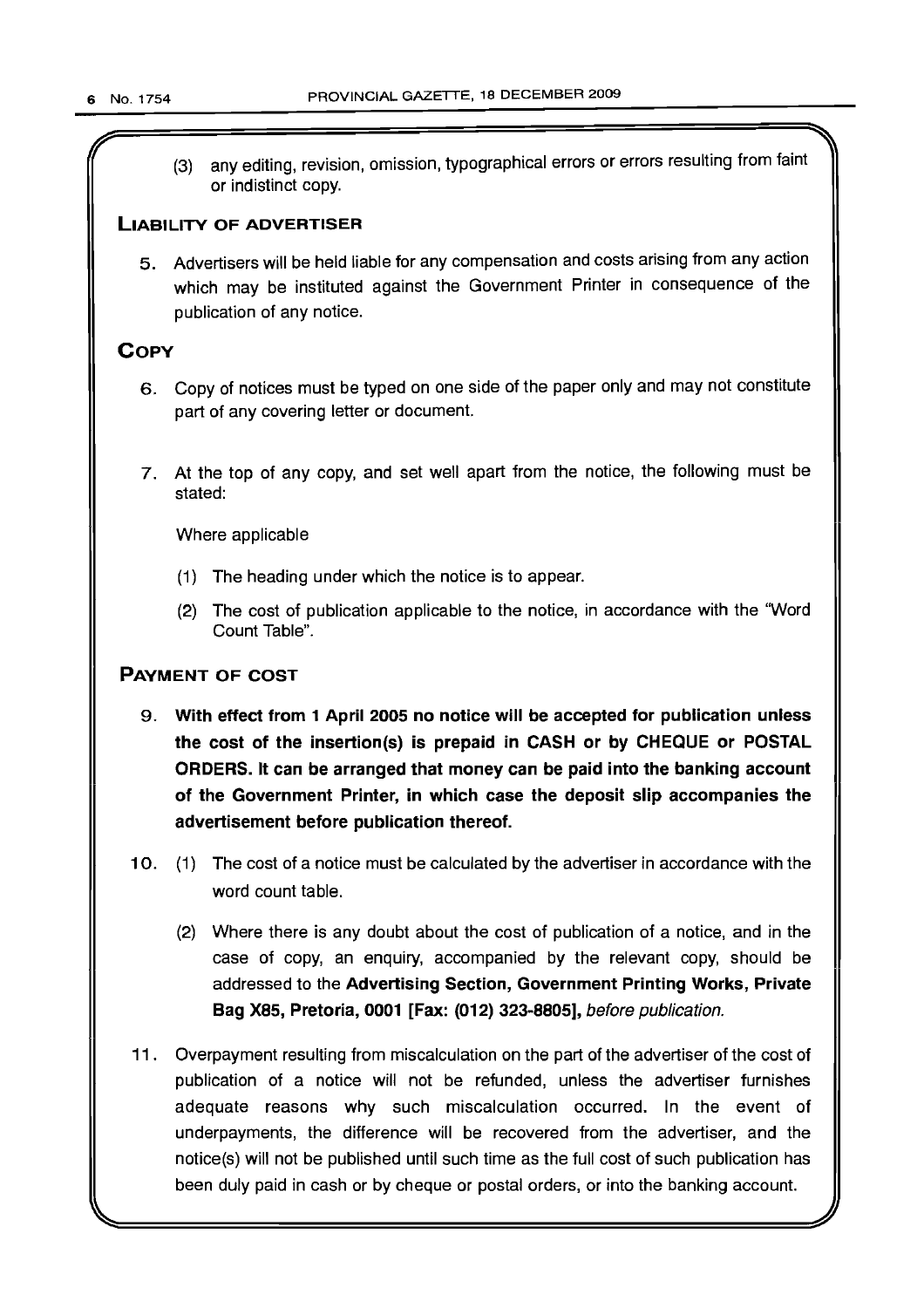- 12. In the event of a notice being cancelled, a refund will be made only if no cost regarding the placing of the notice has been incurred by the Government Printing Works.
- 13. The Government Printer reserves the right to levy an additional charge in cases where notices, the cost of which has been calculated in accordance with the Word Count Table, are subsequently found to be excessively lengthy or to contain overmuch or complicated tabulation.

## PROOF OF PUBLICATION

14. Copies of the Mpumalanga Province Provincial Gazette which may be required as proof of publication, may be ordered from the Government Printer at the ruling price. The Government Printer will assume no liability for any failure to post such Mpumalanga Province Provincial Gazette(s) or for any delay in despatching it/them.

# **GOVERNMENT PRINTERS BANK ACCOUNT PARTICULARS**

Bank: ABSA

BOSMAN STREET

Account No.: 4057114016

Branch code: 632005

Reference No.: 00000047

Fax No.: (012) 323 8805

# Enquiries:

| Mrs. L. Fourie    | Tel.: (012) 334-4686 |
|-------------------|----------------------|
| Mrs. H. Wolmarans | Tel.: (012) 334-4591 |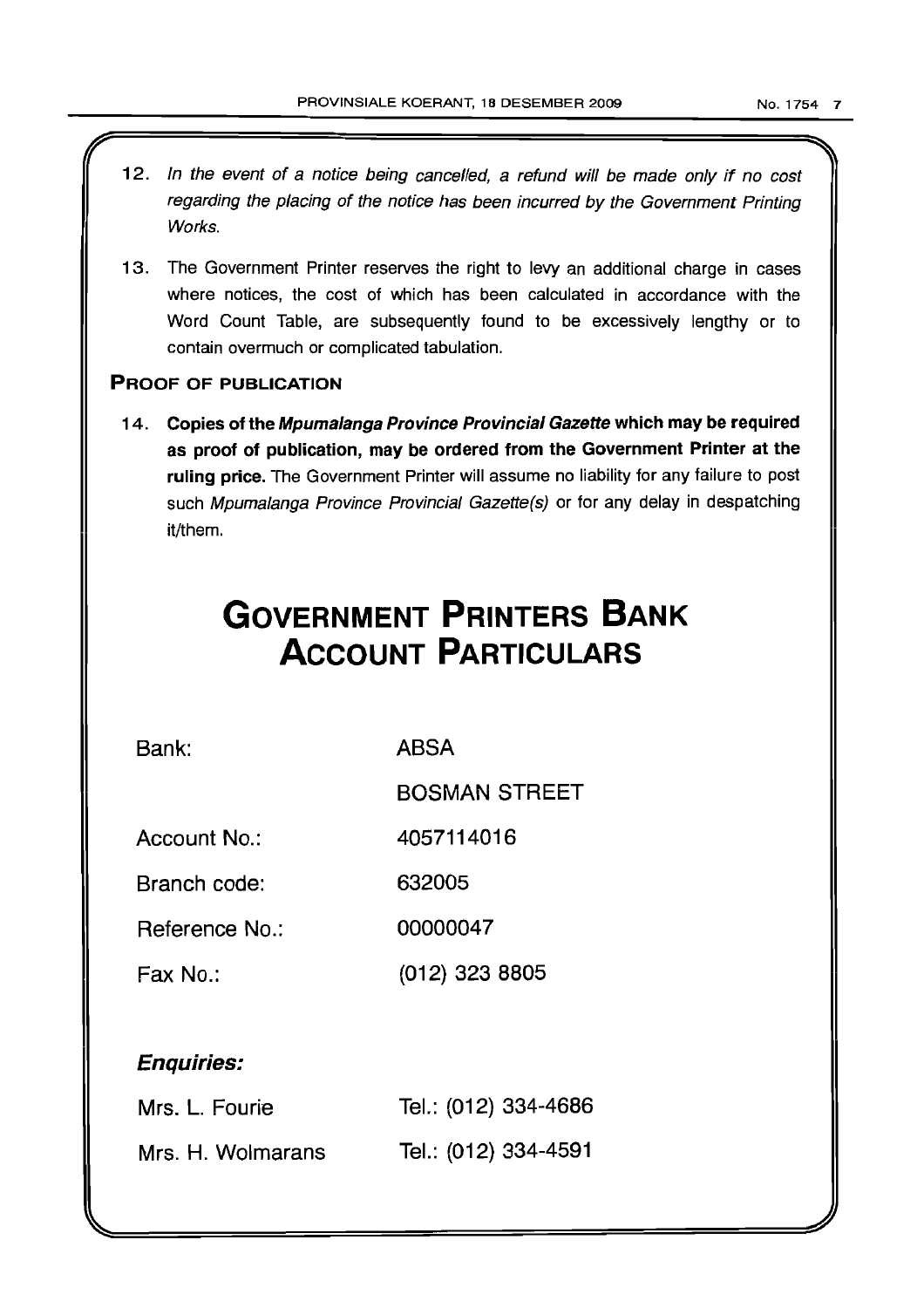# **GENERAL NOTICES • ALGEMENE KENNISGEWINGS**

### **NOTICE 389 OF 2009**

## **WITBANK TOWN-PLANNING SCHEME, 1991**

#### **AMENDMENT SCHEME 1196**

I, Tshilidzi Timothy Mudzielwana, the authorised agent of the owner of Erf 2022, Tasbetpark Extension 3 Township, Registration Division JS, Mpumalanga Province, do hereby give notice in terms of section 56 (1) (b) (i) of the Town-planning and Townships Ordinance (Ordinance 15 of 1986) that I have applied for the amendment of the Witbank Town-planning Scheme, 1991, to rezone Erf 2022, Tasbetpark Extension 3 Township, Registration Division JS, Mpumalanga Province, situated at 26 Salute Street, from "Residential 1" to "Residential 4".

Particulars of the application will lie for inspection during normal office hours at the office of the "Chief City Planner / Director: Administration and Resource Management, Second Floor, Civic Centre, for the period of 28 days from the date of first publication of this notice.

Objections and or representations in respect of the application must be lodqed with or made in writing to the offices of the "Chief City Planner / Director: Administration and Resource Management, Second Floor, Civic Centre, or Posted to P.O. Box 3, Witbank, Mpumalanga, 1035, for the period of 28 days from the date of first publication of this notice.

## **KENNISGEWING 389 VAN 2009**

**I.**

#### **WITBANK STADSBEPLANNINGSKEMA, 1991**

#### **WVSIGINGSKEMA 1196**

Ek, Tshilidzi Timothy Mudzielwana, die geregistreerd agent van die eienaar van Erf 2022, Tasbetpark Uitbreiding 3-dorpsgebied, Registrasie Afdeling JS, Mpumalanga Provinsie, gee hiermee kennis ingevolge artikel 56 (1) (b) (i) van die Ordonnansie op Dorpsbeplanning en Dorpe (Ordonnansie 15 van 1986), kennis dat hul aansoek gedoen het vir die wysiging van die Witbank Dorpsbeplanningskema, 1991, deur hersonering van Erf 2022, Tasbetpark Uitbreiding 3-dorpsgebied, Registrasie Afdeling JS, Mpumalanga Provinsie, gelee te Salutestraat 26 vanaf "Residensieel 1" tot "Residensieel 4".

Besonderhede van die aansoek Iê ter insae gedurende gewone kantoorure by die kantoor van die Bestuurder: Stad Beplanning, Tweede Vloer, Burgersentrum, Witbank, vir 'n tydperk van 28 dae vanaf datum van publikasie gerig word.

Besware teen of vertoë ten opsigte van die aansoek moet binne 28 dae vanaf datum van publikasie gerig word skriftelik by of tot die Bestuurder: Stad Beplanning by onderstaande adres of by Posbus 3, Witbank, Mpumalanga, 1035, ingedien of gerig word.

 $11 - 18$ 

## **NOTICE 390 OF 2009**

#### **WITBANK TOWN-PLANNING SCHEME, 1991**

#### **AMENDMENT SCHEME 1197**

I, Tshilidzi Timothy Mudzielwana, the authorised agent of the owner of Erf 3071, Witbank Extension 16 Township, Registration Division JS, Mpumalanga Province, do hereby give notice in terms of section 56 (1) (b) (i) of the Town-planning and Townships Ordinance (Ordinance 15 of 1986) that I have applied for the amendment of the Witbank Town-planning Scheme, 1991, to rezone Erf 3071, Witbank Extension 16 Township, Registration Division JS, Mpumalanga Province, situated at 158 Watermeyer Street, from "Residential 1" to "Special for tyre fixing garage" subject to conditions laid down on Annexure (445) on the said property.

Particulars of the application will lie open for inspection during normal office hours at the office of the "Chief City Planner / Director: Administration and Resource Management, Second Floor, Civic Centre, for the period of 28 days from the date of first publication of this notice.

Objections and, or representations in respect to the application must be lodged with or made in writing to the offices of the "Chief City Planner / Director: Administration and Resource Management, Second Floor, Civic Centre, or Posted to P.O. Box 3, Witbank, Mpumalanga, 1085, for the period of 28 days from the date of first publication of this notice.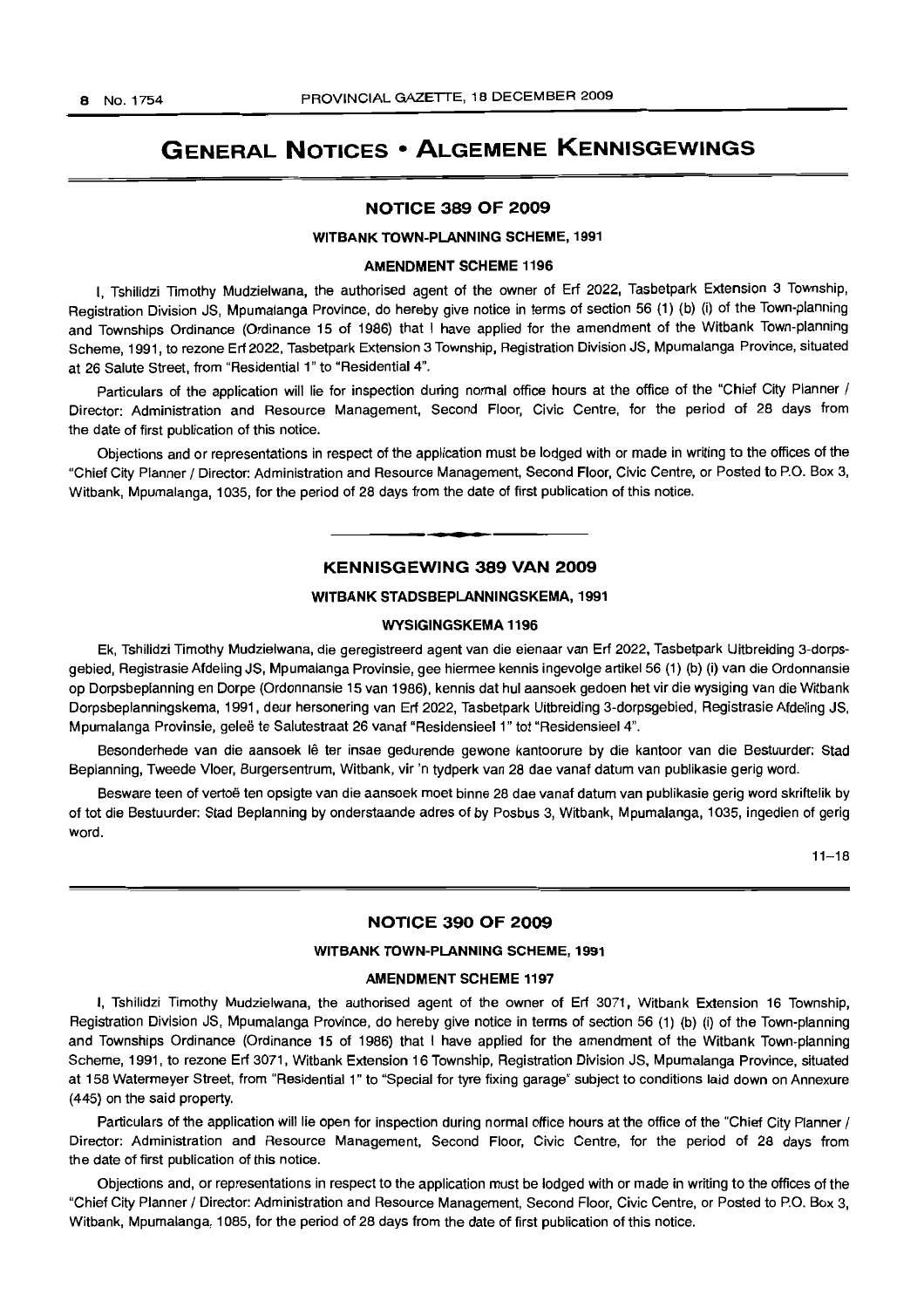## **KENNISGEWING 390 VAN 2009**

## **WITBANK STADSBEPLANNINGSKEMA, 1991**

#### **WYSIGINGSKEMA 1197**

Ek, Tshilidzi Timothy Mudzielwana, die geregistreerd agent van die eienaar van Erf 3071, Witbank Uitbreiding 16-dorpsgebied, Registrasie Afdeling JS, Mpumalanga Provinsie, gee hiermee kennis ingevolge artikel 56 (1) (b) (i) van die Ordonnansie op Dorpsbeplanning en Dorpe (Ordinansie 15 van 1986), kennis dat hul aansoek gedoen het vir die wysiging van die Witbank Dorpsbeplanningskema, 1991, deur hersonering van Erf 3071, Witbank Uitbreiding 16-dorpsgebied, Registrasie Afdeling JS, Mpumalanga Provinsie, gelee te Watermeyerstraat 158 vanaf "Residensieel 1" tot "Spesiaal" en die Annexure (445).

Besonderhede van die aansoek lê ter insae gedurende gewone kantoorure by die kantoor van die Bestuurder: Stad Beplanning, Tweede Vloer, Burgersentrum, Witbank, vir 'n tydperk van 28 dae van vanaf datum van publikasie gerig word.

Besware teen of vertoë ten opsigte van die aansoek moet binne 28 dae vanaf datum van publikasie gerig word skriftelik by of tot die Bestuurder: Stad Beplanning by onderstaande adres of by Posbus 3, Witbank, Mpumalanga, 1035, ingedien of gerig word.

 $11 - 18$ 

## **NOTICE 391 OF 2009**

#### **WITBANK TOWN-PLANNING SCHEME, 1991**

#### **AMENDMENT SCHEME 1199**

The eMalahleni Local Municipality do hereby give notice in terms of section 28 of the Town-planning and Townships Ordinance (Ordinance 15 of 1986), that they have applied for the amendment of the Witbank Town-planning Scheme, 1991, to rezone Portion 1 of Erf 2441, Witbank Extension 12, situated between Frans Quass Avenue, Tinus de Jongh and Anton van Wouw Streets, from "Public Open Space" to "Institutional" for the purpose of a place of public worship and also an annexure (442) for "Residential 3" on the said property.

Particulars of the application will lie for inspection during normal office hours at the office of the "Chief City Planner/Director: Administration and Resource Management, Second Floor, Civic Centre, for the period of 28 days from the date of first publication of this notice.

Objections and or representations in respect to the application must be lodged with or made in writing to the offices of the "Chief City Planner/Director: Administration and Resource Management, Second Floor, Civic Centre, or posted to P.O. Box 3, Witbank, Mpumalanga, 1035, for the period of 28 days from the date of first publication of this notice.

## **KENNISGEWING 391 VAN 2009**

**•**

#### **WITBANK STADSBEPLANNINGSKEMA, 1991**

#### **WYSIGINGSKEMA 1199**

Die eMalahleni Munisipaliteit gee hiermee kennis ingevolge artikel 28 van die Ordonnansie op Dorpsbeplanning en Dorpe (Ordonnansie 15 van 1986), kennis dat hul aansoek gedoen het vir die wysiging van die Witbank-dorpsbeplanning skema, 1991, deur die hersonering van Gedeelte 1 van Erf 2441, Witbank Extension 12, gelee tussen Frans Quass Avenue, Tinus de Jongh- and Anton van Wouwstraat, vanaf "Openbare ruimte" vir die kerk en die Annexure (442) vir "Residensieel 3".

Besonderhede van die aansoek Iê ter insae gedurende gewone kantoorure by die kantoor van die Bestuurder: Stad Beplanning, Tweede Vloer, Burgersentrum, Witbank, vir 'n tydperk van 28 dae vanaf datum van publikasie gerig word.

Besware teen of vertoë ten opsigte van die aansoek moet binne 28 dae vanaf datum van publikasie gerig word skriftelik by of tot die Bestuurder: Stad Beplanning by onderstaande adres of by Posbus 3, Witbank, Mpumalanga, 1035, ingedien of gerig word.

 $11 - 18$ 

## **NOTICE 392 OF 2009**

NOTICE OF APPLICATION FOR **THE** AMENDMENT OF A TOWN-PLANNING SCHEME IN TERMS OF SECTION 56 (1) (b) (i) OF THE TOWN-PLANNING AND TOWNSHIPS ORDINANCE, 1986 (ORDINANCE 15 OF 1986)

#### **NELSPRUIT AMENDMENT SCHEME 1660**

We, Umsebe Development Planners, represented by Mr BJL van der Merwe, Mr ST Masuku, Mr M Venter and Mr M Loock, being the authorised agent of the owner of Proposed Portion 1 and Proposed Remainder of Erf 2186 and Portion 37 of Erf 65, West Acres Extension 1, hereby give notice in terms of section 56 (1) (b) (i) of the Town-planning and Township Ordinance, 1986 (Ordinance 15 of 1986) that we have applied to the Mbombela Local Municipality for the amendment of the town-planning scheme known as Nelspruit Town-planning Scheme, 1989, by the rezoning of the properties described above, situated on the northeast corner of the intersection of Hardekool and Old Pretoria Road, from "Private Open Space" to "Special" for private open space, private parking and open air display on Proposed Remainder of Erf 2186 and Portion 37 of Erf 65, West Acres Extension 1 and to "Special" for commercial uses, warehouses, wholesale trade, retail, industrial, motor related uses and fitment centres with development controls as specified in the annexure for Proposed Portion 1 of Erf 2186, West Acres Extension 1.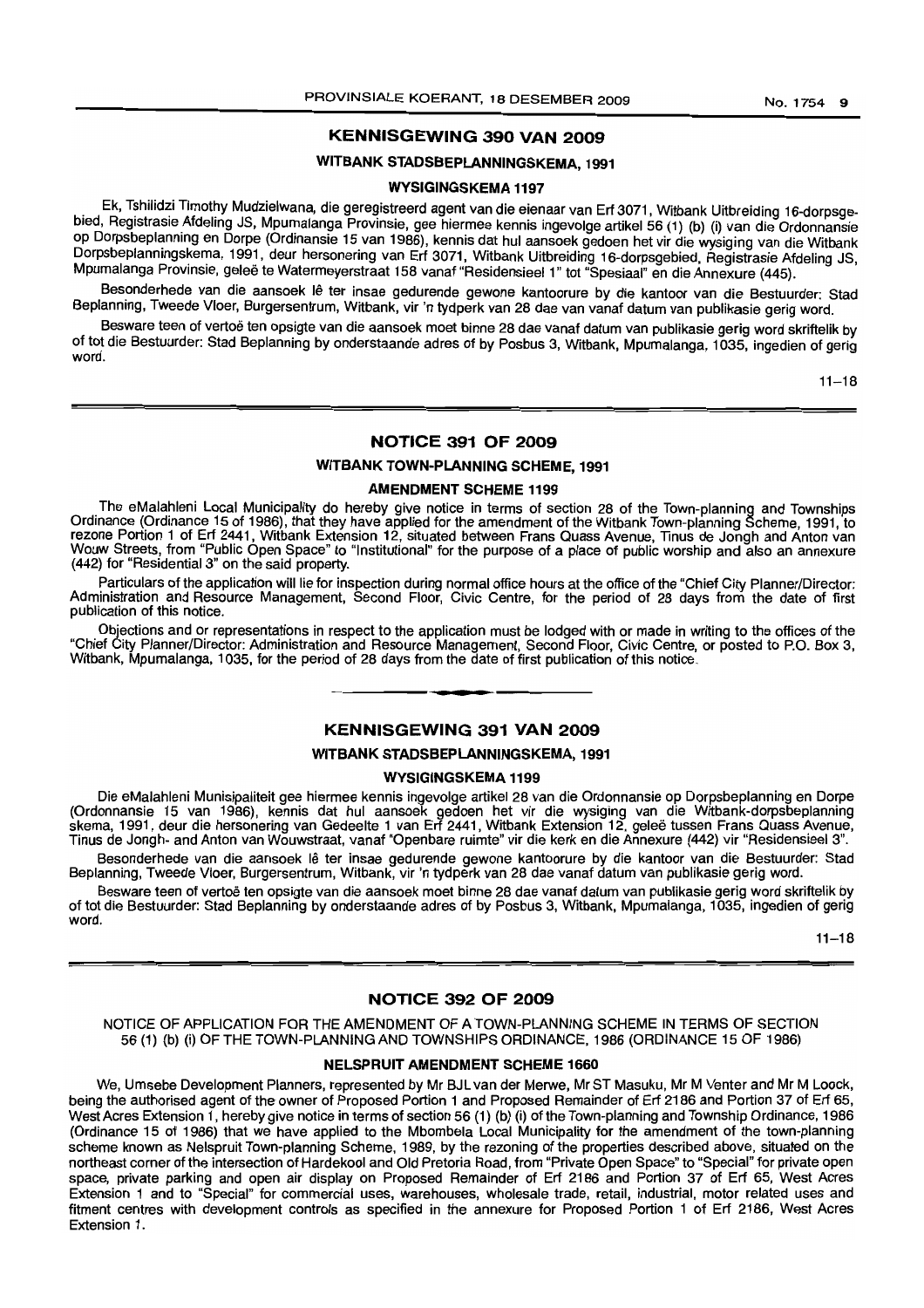Particulars of this application will lie for inspection during normal office hours at the office of the Secretary of the Assistant Director: Technical Services, Mbombela Local Municipality, Room 205, Second Floor, Nel Street, Nelspruit, 1200, for a period of 28 days from 11 December 2009.

Objections to or representations in respect of the application must be lodged with or made in writing and in duplicate to the Secretary of the Assistant Director: Technical Services, Mbombela Local Municipality at the above mentioned address or to the Municipal Manager, Mbombela Local Municipality at the above-mentioned address or to the Municipal Manager, Mbombela Local Municipality, PO Box 45, Nelspruit, 1200, within a period of 28 days from 11 December 2009 (no later than 8 January 2010.

Address of applicant: Umsebe Development Planners, PO Box 12367, Nelspruit, 1200. Tel: (013) 752-4710.

## **KENNISGEWING 392 VAN 2009**

**• I**

KENNISGEWING VAN AANSOEK OM WYSIGING VAN 'N DORPSBEPLANNINGSKEMA INGEVOLGE ARTIKEL 56 (1) (b) (i) VAN DIE ORDONNANSIE OP DORPSBEPLANNING EN DORPE, 1986 (ORDONNANSIE 15 VAN 1986)

## **NELSPRUIT WYSIGINGSKEMA 1660**

Ons, Umsebe Ontwikkelingsbeplanners, verteenwoordig deur mnr BJL van der Merwe, Mnr ST Masuku, Mnr M Venter en Mnr M Loock, synde die gemagtigde agent van die eienaar van Voorgestelde Gedeelte 1 en Voorgestelde Restant van Erf 2186 en Gedeelte 37 van Erf 65, Westacres Uitbreiding 1, gee hiermee ingevolge artikel 56 (1) (b) (i) van die Ordonnansie op Dorpsbeplanning en Dorpe, 1986 (Ordonnansie 15 van 1986), kennis dat ons by die Mbombela Plaaslike Munisipaliteit aansoek gedoen het om die wysiging van die dorpsbeplanningskema, bekend as Nelspruit-dorpsbeplanningskema, 1989, deur die hersonering van die eiendomme hierbo beskryf, gelee op die noord-oostelike hoek van Hardekool en Ou Pretoriapad, vanaf "Privaat Oop Ruimte" tot "Spesiaal" vir privaat oop ruimte, privaat parkering en opelug vertoon op Voorgestelde Restant van Erf 2186 en Gedeelte 37 van Erf 65, Westacres Uitbreiding 1 en tot "Spesiaal" vir kornrnersiele gebruike, pakhuise, groothandel, kleinhandel, nywerheid, motor verwante gebruike en onderdele sentrum met ontwikkelingskontroles soos aangedui in die bylaag, op voorgestelde Gedeelte 1 van Erf 2186, Westacres Uitbreiding 1.

Besonderhede van bogenoemde aansoek lê ter insae gedurende gewone kantoorure by die Sekretaresse van die Assistent Direkteur: Tegniese Dienste, Mbombela Plaaslike Munisipaliteit, Kamer 205, Tweede Vloer, Nelstraat, Nelspruit vir 'n tydperk van 28 dae vanaf 11 Desember 2009.

Besware teen of vertoe ten opsigte van die aansoek moet binne 'n tydperk van 28 dae vanaf 11 Desember 2009 (nie later as 8 Januarie 2010) skriftelik en in tweevoud by die Sekretaresse van die Assistent Direkteur: Tegniese Dienste by die bovermelde adres of na die Munisipale Bestuurder, Mbombela Munisipaliteit, Posbus 45, Nelspruit, 1200, ingedien of gerig word.

Adres van applikant: Umsebe Ontwikkelingsbeplanners, Posbus 12367, Nelspruit, 1200. Tel: (013) 752-4710.

 $11 - 18$ 

## **NOTICE 393 OF 2009**

### **KOMATIPOORT AMENDMENT SCHEME 120**

NOTICE OF APPLICATION FOR AMENDMENT OF TOWN-PLANNING SCHEME IN TERMS OF SECTION 56 (1) (b) (i) OF THE TOWN-PLANNING AND TOWNSHIPS ORDINANCE, 1986 (ORDINANCE No. 15 OF 1986)

I, Johannes Christiaan Engelbrecht, being the authorized agent of the owner of the Remaining Extent of Portion 11 of Stand 646, Komatipoort Extension 1, hereby give notice in terms of section 56 (1) (b) (i) of the Town-planning and Townships Ordinance, 1986, that I have applied to the Nkomazi Municipality for the amendment of the town-planning scheme known as Komatipoort Town-planning Scheme, 1992, by rezoning of the property described above, situated in Bosbok Street, Komatipoort from "Residential 1" to "Special for guest house, offices and related matters."

Particulars of the application will lie for inspection during normal office hours at the office of the Municipal Manager, Nkomazi Municipality, Rotunda Circle, Malelane for a period of 28 days from 11 December 2009.

Objections to or representations in respect of the application must be lodged with or made in writing to the Municipal Manager, Nkomazi Municipality, Malelane or at Private Bag X101, Malelane, 1320, within a period of 28 days from 11 December 2009.

Esselens Engelbrechts Inc., PO. Box 652, Komatipoort, 1340. Tel: (013) 793-7783. Fax: (013) 793-7504. (Ref: Jan/Leana/EK9.09)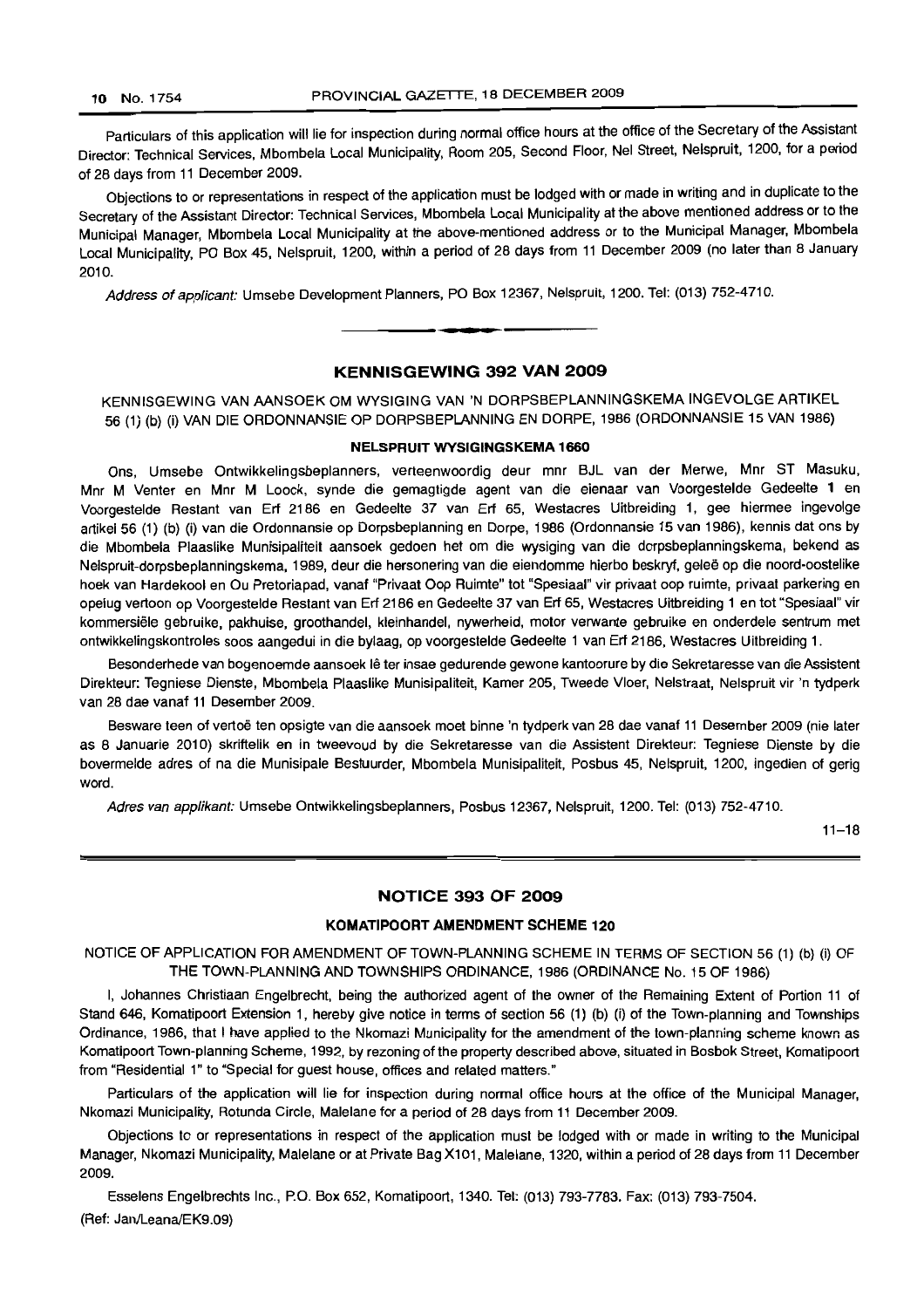## KENNISGEWING 393 VAN 2009

## KOMATIPOORT-WYSIGINGSKEMA 120

KENNISGEWING VAN AANSOEK OM WYSIGING VAN DORPSBEPLANNINGSKEMA INGEVOLGE ARTIKEL 56 (1) (b) (i) VAN DIE ORDONNANSIE OP DORPSBEPLANNING EN DORPE, 1986 (ORDONNANSIE 15 VAN 1986)

Ek, Johannes Christiaan Engelbrecht, synde die gevolmagtigde agent van die eienaar van die Restant van Gedeelte 11 van Erf 646, Komatipoort Uitbreiding 1, gee hiermee ingevolge artikel 56 (1) (b) (i) van die Ordonnansie op Dorpsbeplanning en Dorpe, 1986, kennis dat ek by die Nkomazi Munisipaliteit aansoek gedoen het om die wysiging van die dorpsbeplanningskema bekend as die Komatipoort-dorpsbeplanningskema, 1992, deur die hersonering van die eiendom hierbo beskryf, geleë te Bosbokstraat, Komatipoort van "Residensieel 1" na "Spesiaal vir gastehuise, kantore en verwante aktiwiteite".

Besonderhede van die aansoek lê ter insae gedurende gewone kantoorure by die kantoor van die Munisipale Bestuurder, Nkomazi Munisipaliteit, Rotunda Sirkel, Malelane, vir 'n tydperk van 28 dae vanaf 11 Desember 2009.

Besware teen of vertoë ten opsigte van die aansoek moet binne 'n periode van 28 dae vanaf 11 Desember 2009, skriftelik by bovermelde adres of by Privaatsak X101, Malelane, 1320, ingedien of gerig word.

Adres van agent: Esselens Engelbrechts Ing., Posbus 652, Komatipoort, 1340. Tel: (013) 793-7783. Faks: (013) 793-7504. (Verw: Jan/Leana/EK9.09)

 $11 - 18$ 

## NOTICE 394 OF 2009

SCHEDULE 8

[Regulation 11 (2)]

NOTICE OF APPLICATION FOR AMENDMENT OF TOWN-PLANNING SCHEME IN TERMS OF SECTION 56 (1) (b) (i) OF THE TOWN-PLANNING AND TOWNSHIPS ORDINANCE, 1986 (ORDINANCE No. 15 OF 1986)

## STEVE TSHWETE TOWN·PLANNING SCHEME 2004, AMENDMENT SCHEME 326 WITH ANNEXURE A302

I, Thomas Philippus Ie Roux, being the authorised agent of the owners of Erven 11049, R/11 065, 1/11065, 11066, 11067, 11068, 11069 and a portion of April Street, Middelburg X33, hereby give notice in terms of section 56 (1) (b) (i) of the Townplanning and Townships Ordinance, 1986, that I have applied to the Steve Tshwete Municipality for the amendment of the town-planning scheme known as Steve Tshwete Town-planning Scheme, 2004, by the rezoning of the properties described above, situated between April Street and Autumn Street, Middelburg X33, from "Industrial 2" and "Existing Public Road" to "Residential 3" with Annexure A302.

Particulars of the application will lie for inspection during normal office hours at the office of the Municipal Manager, Steve Tshwete Municipality, corner of Church and Wanderers Street, Middelburg, for a period of 28 days from 11 December 2009.

Objections to or representations in respect of the application must be lodged with or made in writing to the Municipal Manager, at the above address or at PO Box 14, Middelburg, 1050, within a period of 28 days from 11 December 2009.

## KENNISGEWING 394 VAN 2009

**.-**

BYLAE 8

[Regulasie 11 (2)]

KENNISGEWING VAN AANSOEK OM WYSIGING VAN DORPSBEPLANNINGSKEMA INGEVOLGE ARTIKEL 56 (1) (b) (i) VAN DIE ORDONNANSIE OP DORPSBEPLANNING EN DORPE, 1986 (ORDONNANSIE 15 VAN 1986)

## STEVE TSHWETE DORPSBEPLANNINGSKEMA, 2004, WYSIGINGSKEMA 326 MET BYLAAG A302

Ek, Thomas Philippus Ie Roux, synde die gemagtigde agent van die eienaars van Erwe 11049, R/l1 065, 11066, 11067, 11068, 11069 en 'n gedeelte van Aprilstraat, Middelburg X33, gee hiermee ingevolge artikel 56 (1) (b) (i) van die Ordonnansie op Dorpsbeplanning en Dorpe, 1986, kennis dat ek by die Steve Tshwete Munisipaliteit aansoek gedoen het om die wysiging van die dorpsbeplanningskema bekend as die Steve Tshwete-dorpsbeplanningskema, 2004, deur die hersonering van die eiendomme hierbo beskryf, gelee tussen April- en Autumnstraat, Middelburg X33, onderskeidelik vanaf "Industrieel 2" en "Bestaande Openbare Pad" na "Resldensieel 3" met Bylaag A302.

Besonderhede van die aansoek lê ter insae gedurende gewone kantoorure by die kantoor van die Munisipale Bestuurder, Steve Tshwete Munisipaliteit, hoek van Kerk- en Wandererstraat, Middelburg, 28 dae vanaf 11 Desember 2009.

Besware teen of vertoë ten opsigte van die aansoek moet binne 'n tydperk van 28 dae vanaf 11 Desember 2009, skriftelik by of tot die Munisipale Bestuurder, by bovermelde adres of by Steve Tshwete Munisipaliteit, Posbus 14, Middelburg, 1050, ingedien of gerig word.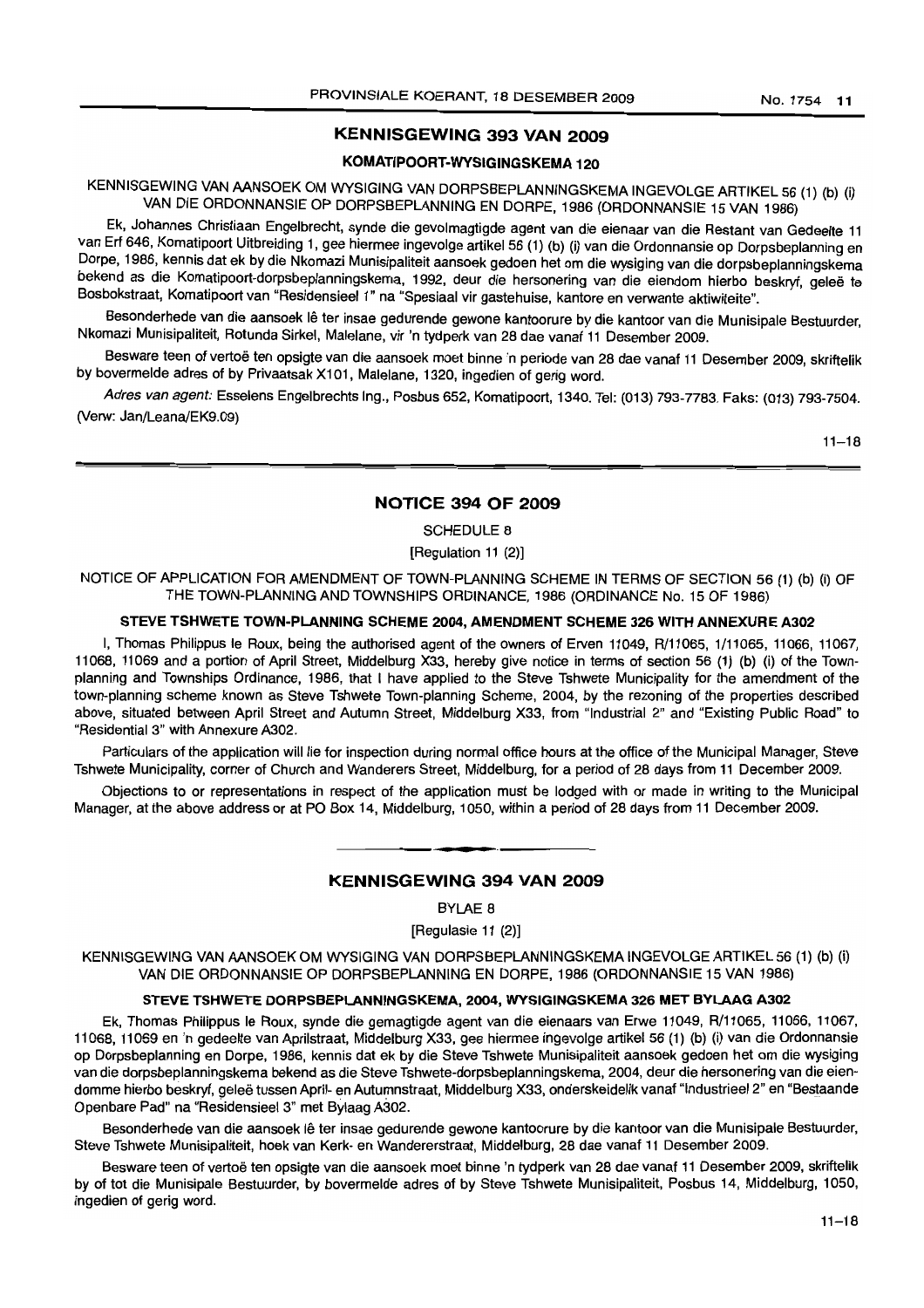## NOTICE 399 OF 2009

## BALFOUR AMENDMENT SCHEME 69

NOTICE OF APPLICATION FOR AMENDMENT OF TOWN PLANNING-SCHEME IN TERMS OF SECTION 56 (1) (b) (i) OF THE TOWN PLANNING AND TOWNSHIPS ORDINANCE, 1986 (ORDINANCE 15 OF 1986)

I, Hendrik Lochner Susan, the authorised agent of the owner of Erf 2005, Balfour, Province of Mpumalanga, hereby give notice in terms of section 56 (1) (b) (i) of the Town-planning and Townships Ordinance, 1986, that I have applied to the Dipaleseng Municipality for the amendment of the town-planning scheme known as the Balfour Town-planning Scheme, 1979, by the rezoning of the property described above, situated in Rissik & Dyer Street, Balfour, from "General Residential 1" to "Special for offices".

Particulars of the application will lie for inspection during normal office hours at the Municipal Manager, Dipaleseng Municipality, corner of Stuart and Joubert Street, Balfour, 2410, for a period of 28 days from 11 December 2009.

Objections to or representations in respect of the application must be lodged with or made in writing to the Municipality Manager, Dipaleseng Municipality, Private Bag X1005, Balfour, 2410, within a period of 28 days from 11 December 2009.

Address of agent: Reed & Partners Secunda, PO Box 985, Secunda, 2302. Tel No. (017) 631-1394. Fax No. (017) 631-1770.

• **• I**

## KENNISGEWING 399 VAN 2009

## BALFOUR-WYSIGINGSKEMA 69

KENNISGEWING VAN AANSOEK OM WYSIGING VAN DORPSBEPLANNINGSKEMA INGEVOLGE ARTIKEL 56 (1) (b) (i) VAN DIE ORDONNANSIE OP DORPSBEPLANNING EN DORPE, 1986 (ORDONNANSIE 15 VAN 1986)

Ek, Hendrik Lochner Susan, synder die gemagtigde agent van die eienaar van Erf 2005, Balfour, Provinsie Mpumalanga, gee hiermee ingevolge artikel 56 (1) (b) (i) van die Ordonnansie op Dorpsbeplanning en Dorpe, 1986, kennis dat ek by Dipaleseng Munisipaliteit, aansoek gedoen het om die wysiging van die dorpsbeplanningskema bekend as Balfourdorpsbeplanning skema, 1979, deur die hersonering van die eiendom hierbo beskryf, geleë in Rissik & Dyerstraat, Balfour, van "Algemeen Residensieel 1" na "Spesiaal vir Kantore".

Besonderhede van die aansoek Ie ter insae gedurende gewone kantoorure by die kantoor van die Munisipale Bestuurder, Dipaleseng Munisipaliteit, hoek van Stuart en Joubertstraat, Balfour, 2410, vanaf 11 December 2009.

Besware teen of vertoe ten opsigte van die aansoek moet binne 'n tydperk van 28 dae vanaf 11 Desember 2009, skriftelik by of tot die Munisipale Bestuurder, Dipaleseng Munisipaliteit, Privaatsak X1005, Balfour, 2410, gereig word.

Adres van die eienaar: Reed & Vennote Secunda, Posbus 985, Secunda, 2302. Tel No. (017) 631-1394. Fax No. (017) 631-1770.

18-25

## NOTICE 400 OF 2009

## MIDDELBURG AMENDMENT SCHEME 327

NOTICE OF APPLICATION FOR AMENDMENT OF TOWN PLANNING SCHEME IN TERMS OF SECTION 56 (1) (b) (i) OF THE TOWN PLANNING AND TOWNSHIPS ORDINANCE, 1986 (ORDINANCE 15 OF 1986)

I, Heleen Keyter *Va* DrawMaster, being the authorized agent of the owner of Portions 1 & 2 of Erf 2433 Township of Aerorand, hereby give notice in terms of section 56 (1) (b) (i) of the Town-planning and Townships Ordinance, that I have applied to the Steve Tshwete Local Municipality for the amendment of the town-planning scheme known as the Steve Tshwete Townplanning Scheme, 2004 by the rezoning of the properties described above situated at Sondagsrivier Street from "Residential 2" to "Residential 3" Guest house.

Particulars of the application will lie for inspection during normal office hours at the office of the Town Secretary, Room C314, Municipal Building, Middelburg, for a period of 28 days from 18 December 2009.

Objections to or representations in respect of the application must be lodged with or made in writing to the Secretary at the above address or at P O Box 14, Middelburg, 1050, within a period of 28 days from 18 December 2009.

Address of agent: Heleen Keyter t/a DrawMaster, PO Box 2972, Middelburg, 1050.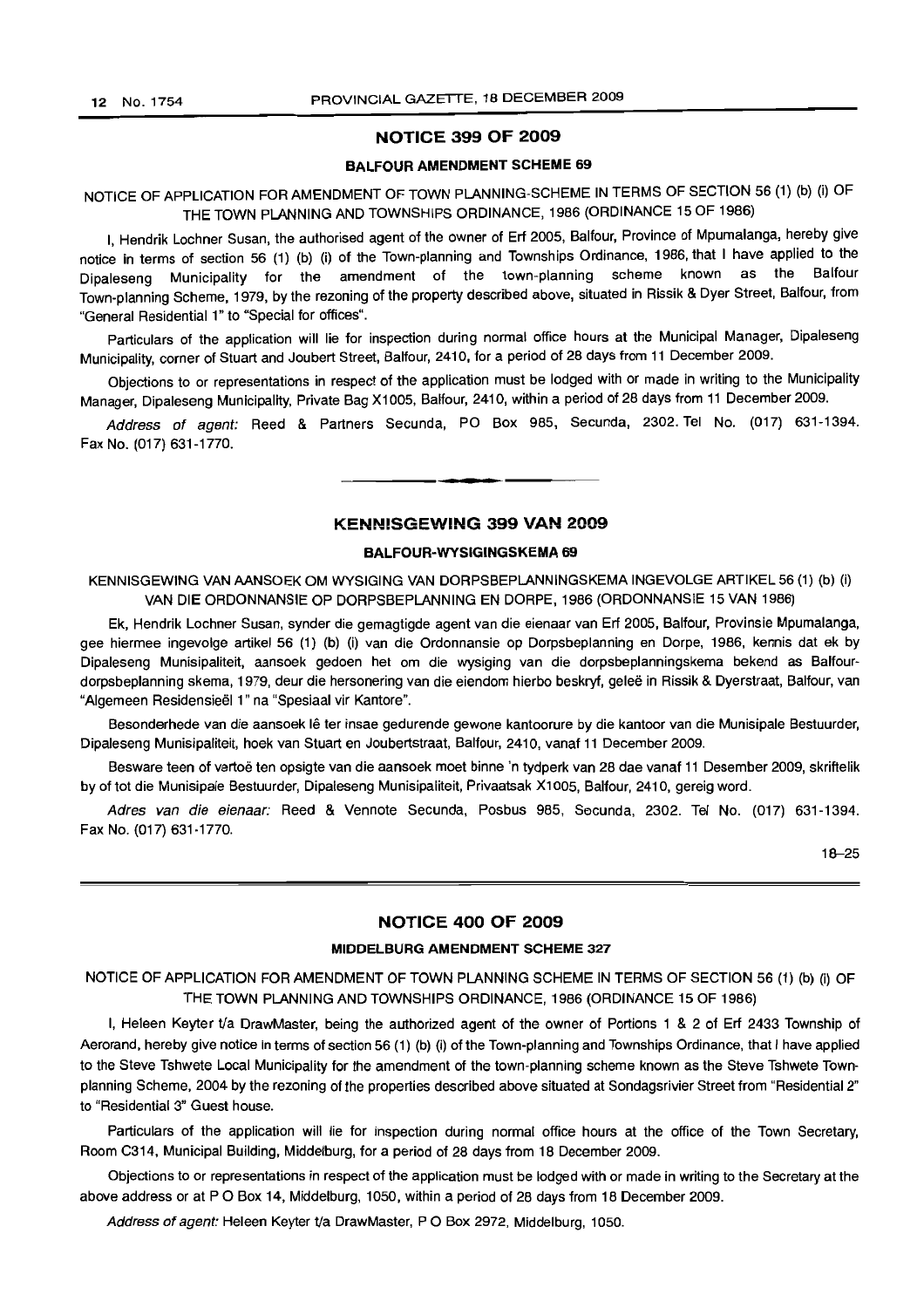## **KENNISGEWING 400 VAN 2009**

## **MIDDELBURG-WYSIGINGSKEMA 327**

KENNISGEWING VAN AANSOEK OM WYSIGING VAN DORPSBEPLANNINGSKEMA INGEVOLGE ARTIKEL 56 (1) (b) (i) VAN DIE ORDONNANSIE OP DORPSBEPLANNING EN DORPE, 1986 (ORDONNANSIE 15 VAN 1986)

Ek, Heleen Keyter h/a DrawMaster, synde die gemagtigde agent van die eienaar van 1 & 2 van Erf 2433, Aerorand, gee hiermee ingevolge artikel 56 (1) (b) (i) van die Ordonnansie op Dorpsbeplanning en Dorpe, kennis dat ek by die Steve Tshwete Plaaslike Munisipaliteit aansoek gedoen het om die wysiging van die dorpsbeplanningskema, bekend as Steve Tshwetedorpsbeplanningskema, 2004, deur die hersonering van die eiendom hierbo beskryf geleë te Sondagsrivierstraat van "Residensieel 2" na "Residensieel 3" Gastehuis.

Besonderhede van die aansoek lê ter insae gedurende gewone kantoorure by die kantoor van die Stadssekretaris, Kamer C314, Munisipale Gebou, Middelburg, vir 'n tydperk van 28 dae vanaf 18 Desember 2009.

Besware of vertoë ten opsigte van die aansoek moet binne 'n tydperk van 28 dae vanaf 18 Desember 2009 skriftelik by of tot die Sekretaris by bovermelde adres of by Posbus 14, Middelburg, 1050, ingedien of gerig word.

Adres van agent: Heleen Keyter h/a DrawMaster, Posbus 2972, Middelburg, 1050.

18-25

## **NOTICE 401 OF 2009**

## **MIDDELBURG AMENDMENT SCHEME 328**

NOTICE OF APPLICATION FOR AMENDMENT OF TOWN PLANNING SCHEME IN TERMS OF SECTION 56 (1) (b) (i) OF THE TOWN PLANNING AND TOWNSHIPS ORDINANCE, 1986 (ORDINANCE 15 OF 1986)

I, Heleen Keyter t/a DrawMaster, being the authorized agent of the owner of Remainder of Erf 2433 Township of Aerorand, hereby give notice in terms of section 56 (1) (b) (i) of the Town-planning and Townships Ordinance, that I have applied to the Steve Tshwete Local Municipality for the amendment of the town-planning scheme known as the Steve Tshwete Town-planning Scheme, 2004 by the rezoning of the properties described above situated at Sondagsrivier Street from "Residential 2" to "Residential 1".

Particulars of the application will lie for inspection during normal office hours at the office of the Town Secretary, Room C314, Municipal Building, Middelburg, for a period of 28 days from 18 December 2009.

Objections to or representations in respect of the application must be lodged with or made in writing to the Secretary at the above address or at P O Box 14, Middelburg, 1050, within a period of 28 days from 18 December 2009.

Address of agent: Heleen Keyter t/a DrawMaster, P O Box 2972, Middelburg, 1050.

#### **KENNISGEWING 401 VAN 2009**

**• •**

## **MJDDELBURG·WYSIGINGSKEMA 328**

KENNISGEWING VAN AANSOEK OM WYSIGING VAN DORPSBEPLANNINGSKEMA INGEVOLGE ARTIKEL 56 (1) (b) (i) VAN DIE ORDONNANSIE OP DORPSBEPLANNING EN DORPE, 1986 (ORDONNANSIE 15 VAN 1986)

Ek, Heleen Keyter h/a DrawMaster, synde die gemagtigde agent van die eienaar van Restant van Erf 2433 van die dorp Aerorand, gee hiermee ingevolge artikel 56 (1) (b) (i) van die Ordonnansie op Dorpsbeplanning en Dorpe, kennis dat ek by die Steve Tshwete Plaaslike Munisipaliteit aansoek gedoen het om die wysiging van die dorpsbeplanningskema, bekend as Steve Tshwete-dorpsbeplanningskema, 2004, deur die hersonering van die eiendom hierbo beskryf gelee te Sondagsrivierstraat van "Residensieel 2" na "Residensieel 1".

Besonderhede van die aansoek lê ter insae gedurende gewone kantoorure by die kantoor van die Stadssekretaris, Kamer C314, Munisipale Gebou, Middelburg, vir 'n tydperk van 28 dae vanaf 18 Desember 2009.

Besware of vertoë ten opsigte van die aansoek moet binne 'n tydperk van 28 dae vanaf 18 Desember 2009 skriftelik by of tot die Sekretaris by bovermelde adres of by Posbus 14, Middelburg, 1050, ingedien of gerig word.

Adres van agent: Heleen Keyter h/a DrawMaster, Posbus 2972, Middelburg, 1050.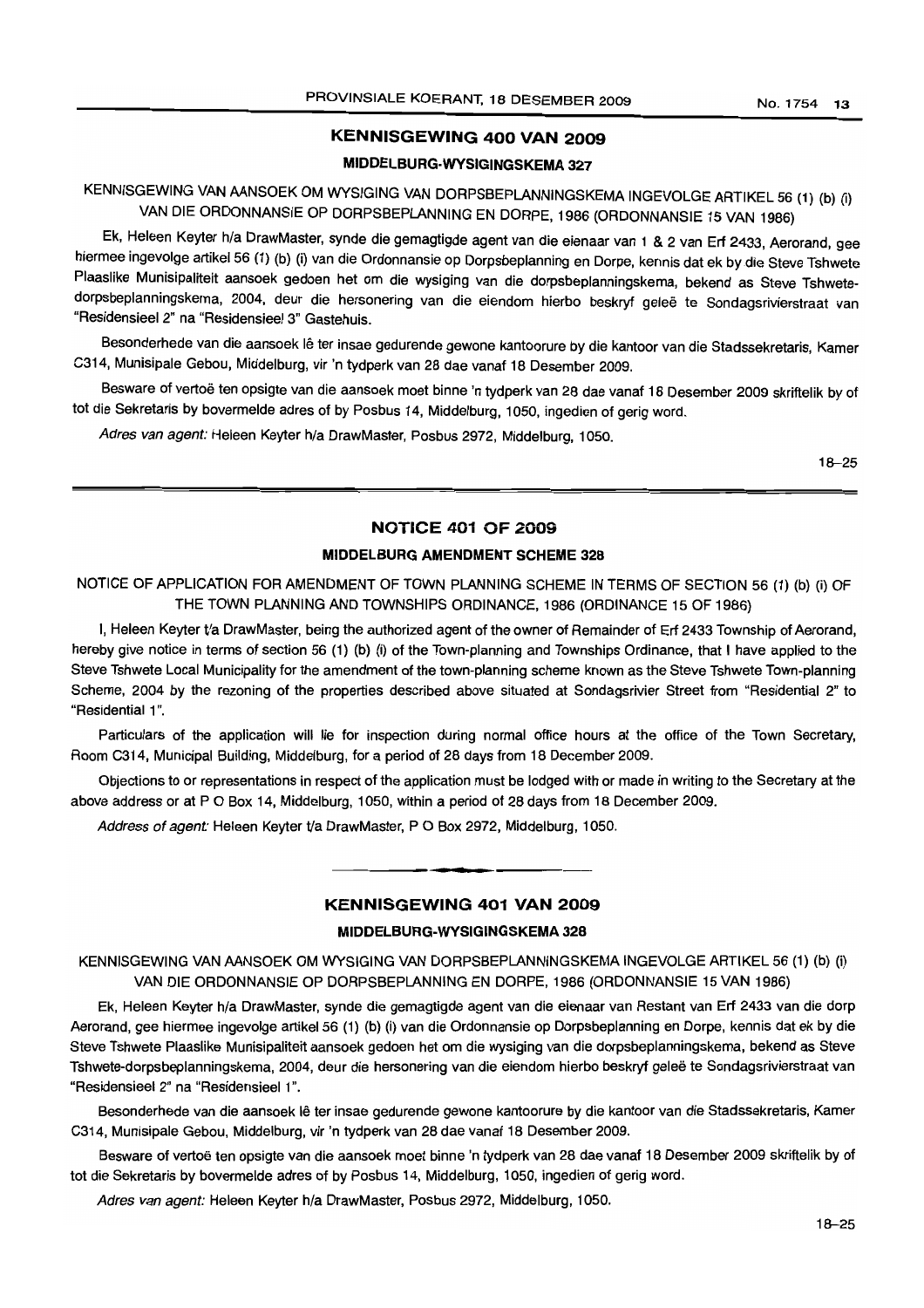## NOTICE 402 OF 2009

## MIDDELBURG AMENDMENT SCHEME 329

## NOTICE OF APPLICATION FOR AMENDMENT OF TOWN PLANNING SCHEME IN TERMS OF SECTION 56 (1) (b) (i) OF THE TOWN PLANNING AND TOWNSHIPS ORDINANCE, 1986 (ORDINANCE 15 OF 1986)

I, Heleen Keyter Va DrawMaster, being the authorized agent of the owner of Portion 1 of Erf 392 Township of Middelburg, hereby give notice in terms of section 56 (1) (b) (i) of the Town-planning and Townships Ordinance, that I have applied to the Steve Tshwete Local Municipality for the amendment of the town-planning scheme known as Steve Tshwete Town-planning Scheme, 2004 by the rezoning of the properties described above situated on Buitekant Street from "Residential 1" to "Business 4" Offices.

Particulars of the application will lie for inspection during normal office hours at the office of the Town Secretary, Room C314, Municipal Building, Middelburg, for a period of 28 days from 18 December 2009.

Objections to or representations in respect of the application must be lodged with or made in writing to the Secretary at the above address or at P O Box 14, Middelburg, 1050, within a period of 28 days from 18 December 2009.

Address of agent: Heleen Keyter t/a DrawMaster, P O Box 2972, Middelburg, 1050.

## KENNISGEWING 402 VAN 2009

**•**

#### MIDDELBURG-WYSIGINGSKEMA 329

KENNISGEWING VAN AANSOEK OM WYSIGING VAN DORPSBEPLANNINGSKEMA INGEVOLGE ARTIKEL 56 (1) (b) (i) VAN DIE ORDONNANSIE OP DORPSBEPLANNING EN DORPE, 1986 (ORDONNANSIE 15 VAN 1986)

Ek, Heleen Keyter h/a DrawMaster, synde die gemagtigde agent van die eienaar van Gedeelte 1 van Erf 392, Middelburg, gee hiermee ingevolge artikel 56 (1) (b) (i) van die Ordonnansie op Dorpsbeplanning en Dorpe, kennis dat ek by die Steve Tshwete Plaaslike Munisipaliteit aansoek gedoen het om die wysiging van die dorpsbeplanningskema, bekend as Steve Tshwete-dorpsbeplanningskema, 2004, deur die hersonering van die eiendom hierbo beskryf geleë te Buitekantstraat van "Residensieel 1" na "Besigheid 4" Kantore.

Besonderhede van die aansoek lê ter insae gedurende gewone kantoorure by die kantoor van die Stadssekretaris, Kamer C314, Munisipale Gebou, Middelburg, vir 'n tydperk van 28 dae vanaf 18 Desember 2009.

Besware of vertoë ten opsigte van die aansoek moet binne 'n tydperk van 28 dae vanaf 18 Desember 2009 skriftelik by of tot die Sekretaris by bovermelde adres of by Posbus 14, Middelburg, 1050, ingedien of gerig word.

Adres van agent: Heleen Keyter h/a DrawMaster, Posbus 2972, Middelburg, 1050.

18-25

## NOTICE 403 OF 2009

SCHEDULE 8

[Regulation 11 (2)]

NOTICE OF APPLICATION FOR AMENDMENT OF TOWN-PLANNING SCHEME IN TERMS OF SECTION 56 (1) (b) (i) OF THE TOWN-PLANNING AND TOWNSHIPS ORDINANCE, 1986 (ORDINANCE 15 OF 1986)

#### LEANDRA AMENDMENT SCHEME 105

I, Thomas Philippus Ie Roux, being the authorised agent of the owner of the following property: Portion of West Street, Leslie X1 and a portion of Main Road, Leslie X2, hereby give notice in terms of Section 56 (1) (b) (i) of the Town-planning and Townships Ordinance, 1986; that I have applied to the Govan Mbeki Municipality for the amendment of the town-planning scheme known as Leandra Town-planning Scheme, 1992, by the rezoning of the properties described above, situated at Leslie X1 and X2 from "Existing Public Street" to "Business 1",

Particulars of the application will lie for inspection during normal office hours at the office of the Municipal Manager, Central Business Area, Secunda, for the period of 28 days from 18 December 2009.

Objections to or representations in respect of the application must be lodged with or made in writing to the Municipal Manager at the above address or at Private Bag X1017, Secunda, 2302, within a period of 28 days from 18 December 2009.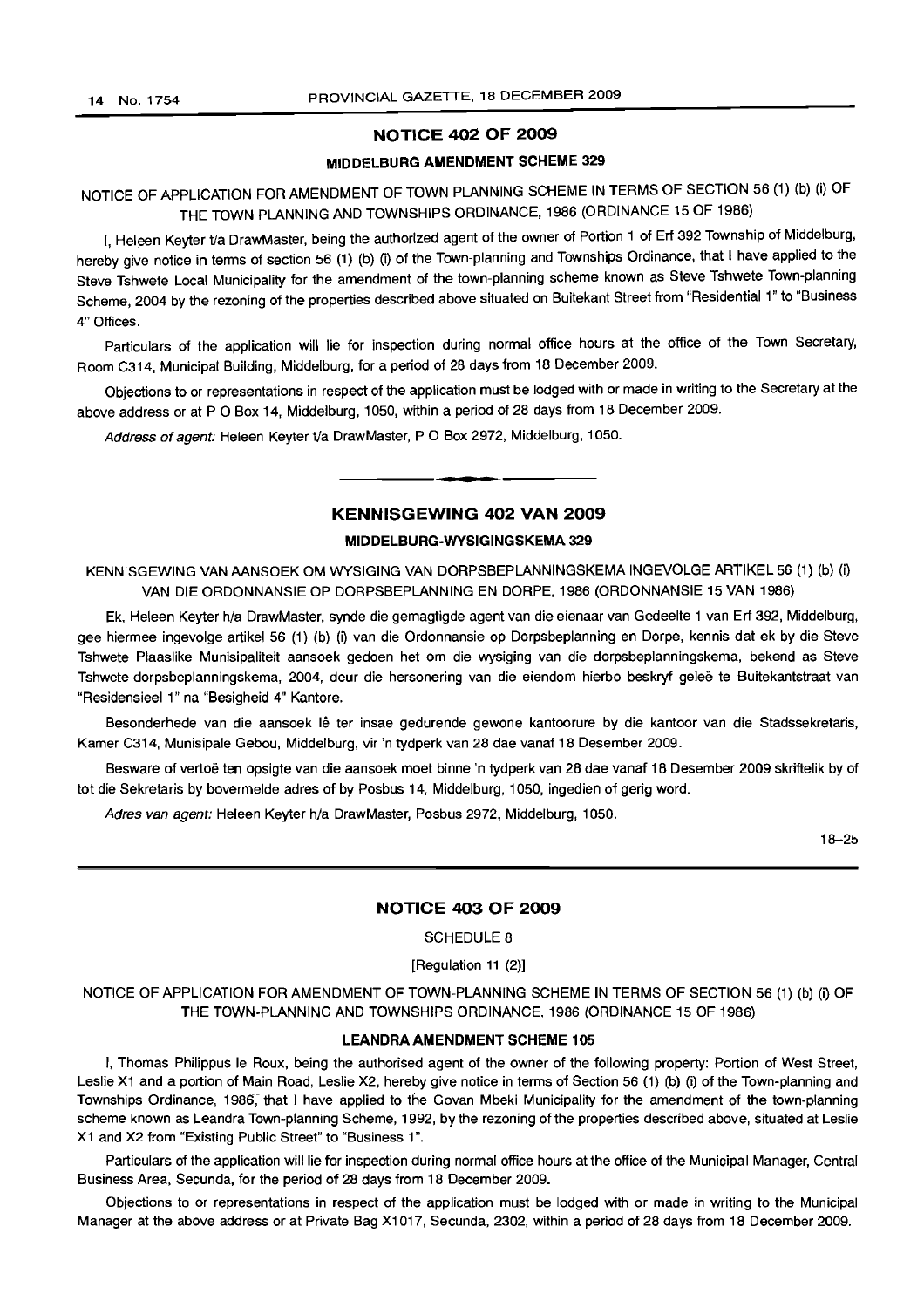## **KENNISGEWING 403 VAN 2009**

BYLAE 8

[Regulasie 11 (2)]

KENNISGEWING VAN AANSOEK OM WYSIGING VAN DORPSBEPLANNINGSKEMA INGEVOLGE ARTIKEL 56 (1) (b) (i) VAN DIE ORDONNANSIE OP DORPSBEPLANNING EN DORPE, 1986 (ORDONNANSIE 15 VAN 1986)

#### **LEANDRA-WYSIGINGSKEMA 105**

Ek, Thomas Philippus Ie Raux, synde die gemagtigde agent van die eienaar van die volgende eiendomme: Gedeelte van Wesstraat, Leslie X1 en 'n gedeelte van Mainweg, Leslie X2, gee hiermee ingevolge artikel 56 (1) (b) (i) van die Ordonnansie op Dorpsbeplanning en Dorpe, 1986, kennis dat ek by Govan Mbeki Munisipaliteit aansoek gedoen het om die wysiging van die dorpsbeplanningskema bekend as Leandra-dorpsbeplanningskema, 1992, deur die hersonering van die eiendomme hierbo beskryf, gelee te: Leslie X1 en X2 vanaf "Bestaande Openbare Pad" na "Besigheid 1".

Besonderhede van die aansoek lê ter insae gedurende gewone kantoorure by die kantoor van die Munisipale Bestuurder: Sentrale Besigheidsgebied, Secunda, 28 dae vanaf 18 Desember 2009 (die datum van eerste publikasie van hierdie kennisgewing).

Besware teen of vertoë ten opsigte van die aansoek moet binne 'n tydperk van 28 dae vanaf 18 Desember 2009 skriftelik by of tot die Munisipale Bestuurder by die bovermelde adres of by Govan Mbeki Munisipaliteit, Privaatsak X1017, Secunda, 2302, 2302, ingedien of gerig word.

18-25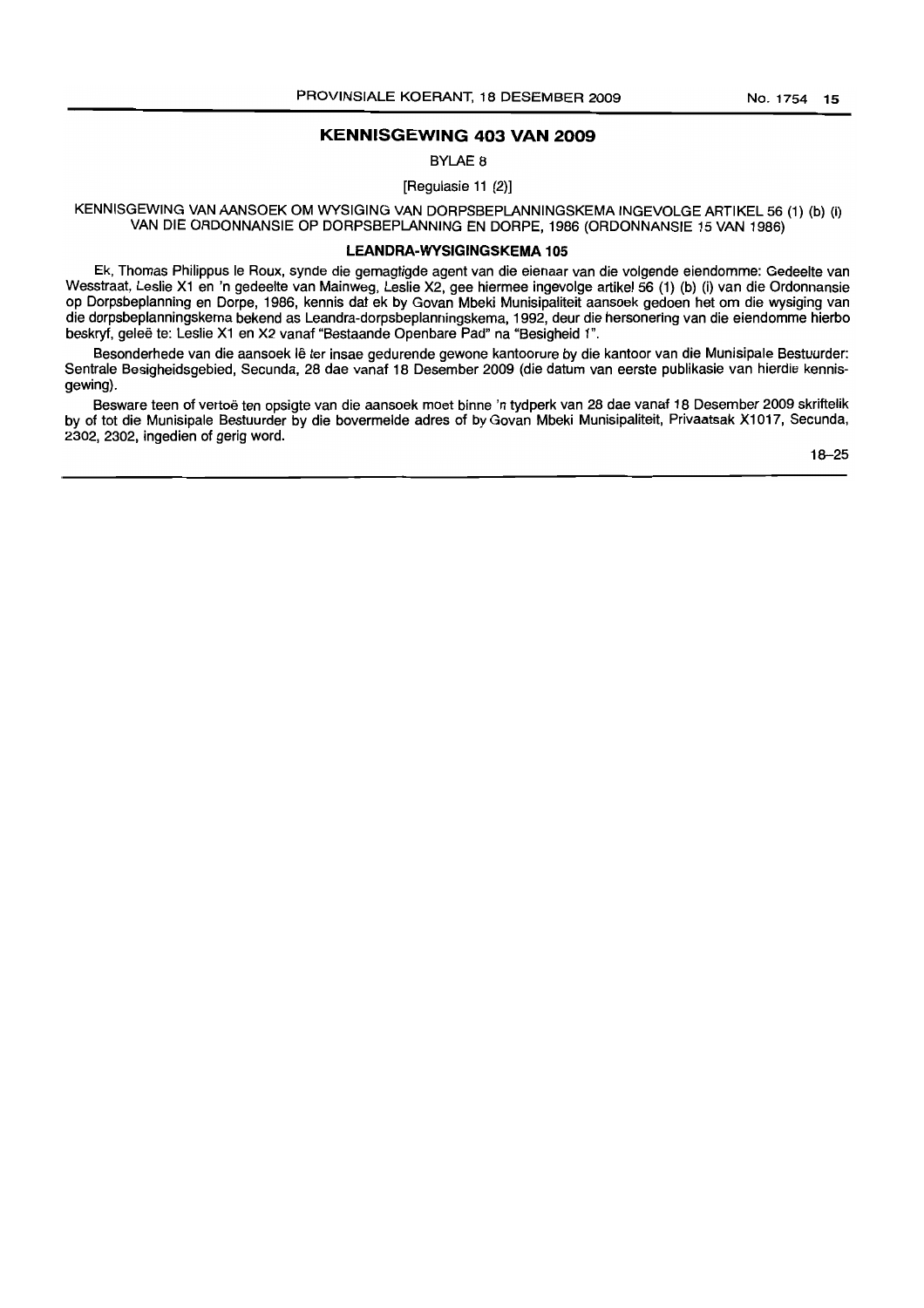## **NOTICE 404 OF 2009**

## **NOTICE**

## MPUMALANGA GAMBLING ACT, 1995 (ACT 5 1995) AS AMENDED

#### APPLICATION FOR AN AMANDMENT OF A SITE OPERATOR LICENCE

Notice is hereby given that Antonio Alfredo Calderia, ID 470112 5020 080, trading as Impala Restaurantt, intends submitting an application to the Mpumalanga Gambling Board on 07 January 2010 for an amendment of a site operator Licence.

The application will be open for public inspection at the office of the Mpumalanga Gambling Board at First Avenue, Private Bag 9908, White River, South Africa, 1240, from 07 January 2010

- 1. The purpose of the application is to obtain a licence to operate and keep limited payout machines on the premises, of the aforesaid business.
- 2. The applicant's business is located at Corner Station and Factory, Malelane Mpumalanga Province .3)
- 3. The owners are ofthe site are Antonio Alfredo Calderia and Manuel Teodoro Caldeira

Attention is directed to the provisions of section 26 of the Mpumalanga Gambling Gambling Act, 1995 (Act No.5 of 1995) as amended, which makes provision for submission of written objections in respect of the application. Such objections should be lodged within 30 days from 07 January 2010 with the Chief Executive Officer, of the said Gambling Board whose address is First Avenue, Private Bag 9908, White River, South Africa, 1240.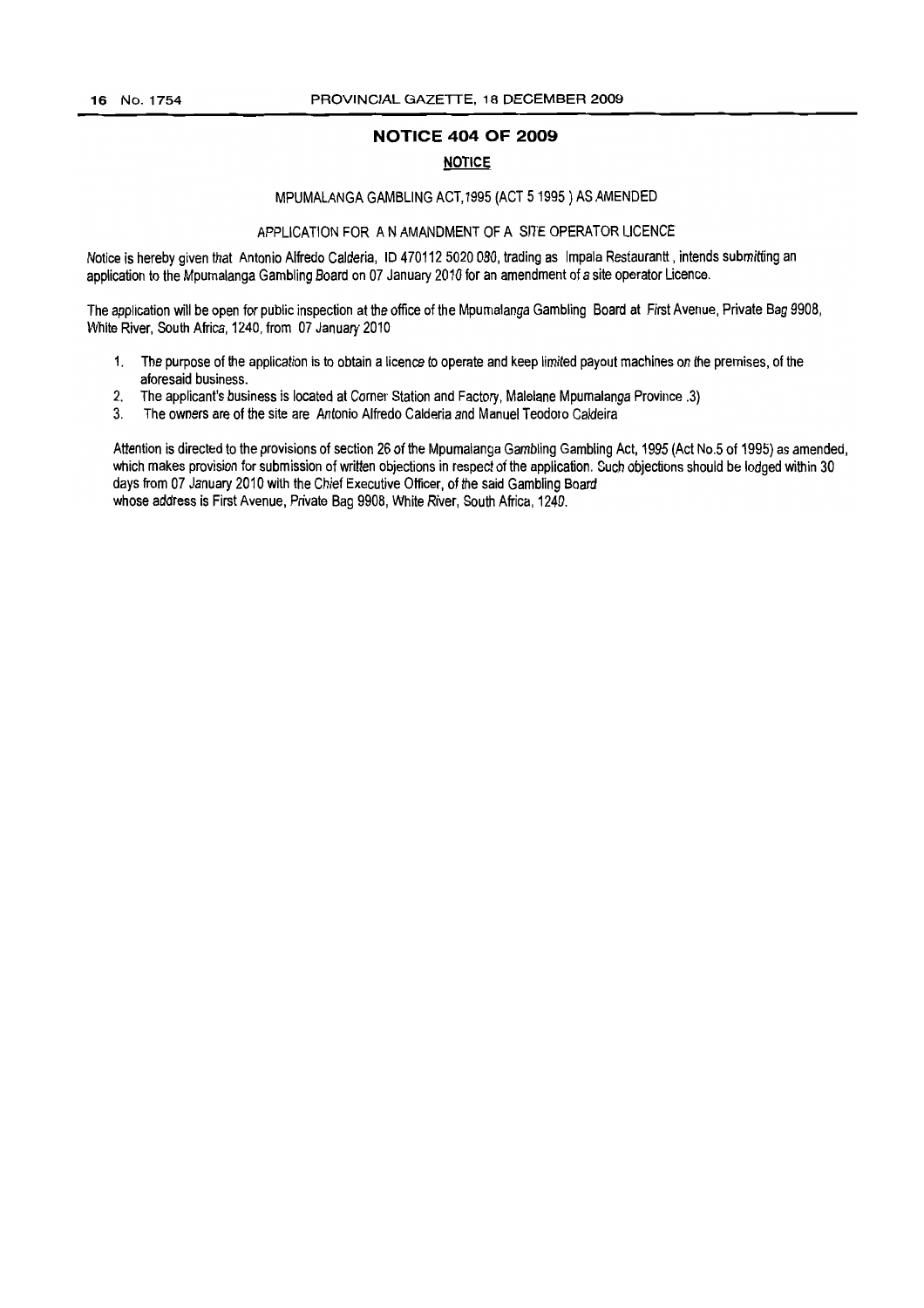## **NOTICE 405 OF 2009**

## **NOTICE**

## MPUMALANGA GAMBLING ACT,1995 (ACT 51995) AS AMENDED

## APPLICATION FOR AN AMANDMENT OF A SITE OPERATOR LICENCE

Notice is hereby given that BJ Food Centre (Pty) Ltd, 2003/003851/07, trading as Jabulni Eating House, intends submitting an application to the Mpumalanga Gambling Board on 07 January 2010 for an amendment of a site operator Licence.

The application will be open for public inspection at the office of the Mpumalanga Gambling Board at First Avenue, Private Bag 9908, White River, South Africa, 1240, from 07 January 2010

- 1. The purpose of the application is to obtain a licence to operate and keep limited payout machines on the premises, of the aforesaid business.
- 2. The applicant's business is located at 42 Raamsaag Road, Mpumalanga Province .3)
- 3. The owners are ofthe site are Barry Jacobs, Barend Jacobus Jacobs, Bernard Neveling, Edward Viljoen, Gerrit Johannes Van Der Merwe.

Attention is directed to the provisions of section 26 of the Mpumalanga Gambling Gambling Act, 1995 (Act No.5 of 1995) as amended, which makes provision for submission of written objections in respect of the application. Such objections should be lodged within 30 days from 07 January 2010 with the Chief Executive Officer, of the said Gambling Board whose address is First Avenue, Private Bag 9908, White River, South Africa, 1240.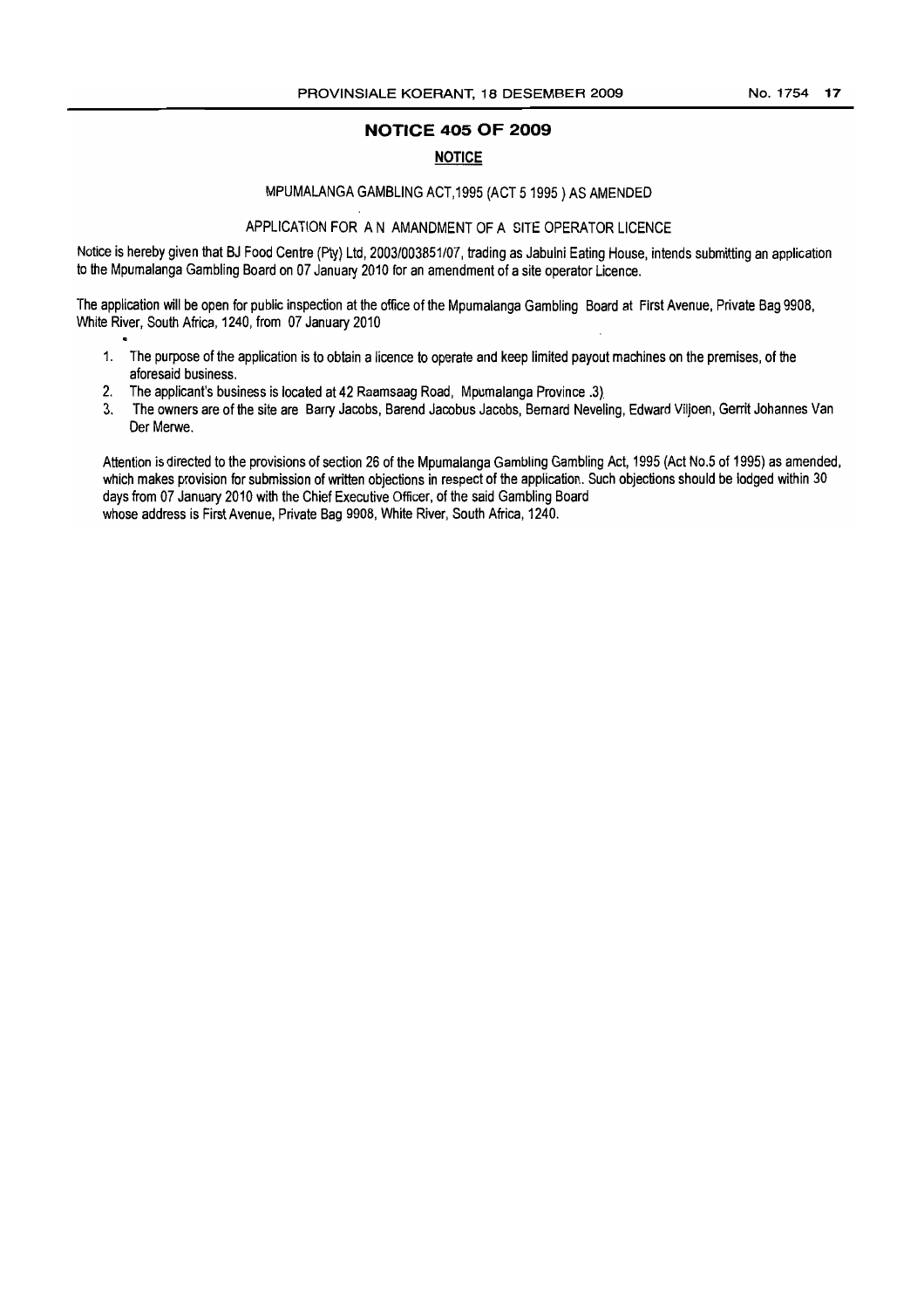## NOTICE 406 OF 2009

# **NOTICE OF PROSPECTING RIGHT APPLICATION PROCESS**

Notice is hereby given as required in terms of Section 16(4) of the Mineral and Petroleum Resources Development Act (Act No. 28 of 2002) of the submission of a prospecting right application with reference number: MP30/5/1/1/2/4882 PR

Activity: African Exploration Mining and Finance Corporation (Pty) Ltd with company registration number 1944/018018/07 submitted a prospecting right application for coal in the magisterial district of Carolina and Ermelo. The prospecting application has been accepted by the DMR in terms of Section 16(2) of the Mineral and Petroleum Resources Development Act (Act No. 28 of 2002).

The prospecting is proposed on the following farms: Op Goeden Hoop 205 IS (excluding portions 3,4,5,6,7,12 and 13) Welgemeend 206 IS Kromkrans 208 IS (excluding the remaining extent, portions 1,2,3,35,47,56 and 60)

Proponent/Applicant: African Exploration Mining and Finance Corporation (Pty) Ltd Consultants: AGES South Africa (Pty) Ltd

In terms of Section 16(4) of the Mineral and Petroleum Resources Development Act (Act No. 28 of 2002) the landowner or lawful occupier and any other affected party should be notified in writing of the application.

In order to ensure that you are identified as an interested and/or affected party (lAP) or if you require further information in respect of the application and/or activity, please submit your name, contact information, interest and relevant issues on the matter in writing by 19 January 2010 to:

AGES South Africa (Pty) Ltd, Postnet 74, Private Bag X07, Arcadia, 0007.

Telephone: (012) 809 3086, Fax: 0866072406.

Attention: Nerine Lerm - Environmental Assessment Practitioner Reference: AEMF Prospecting - MP30/5/1/1/2/4881 PR Email: nlerm@ages-group.com

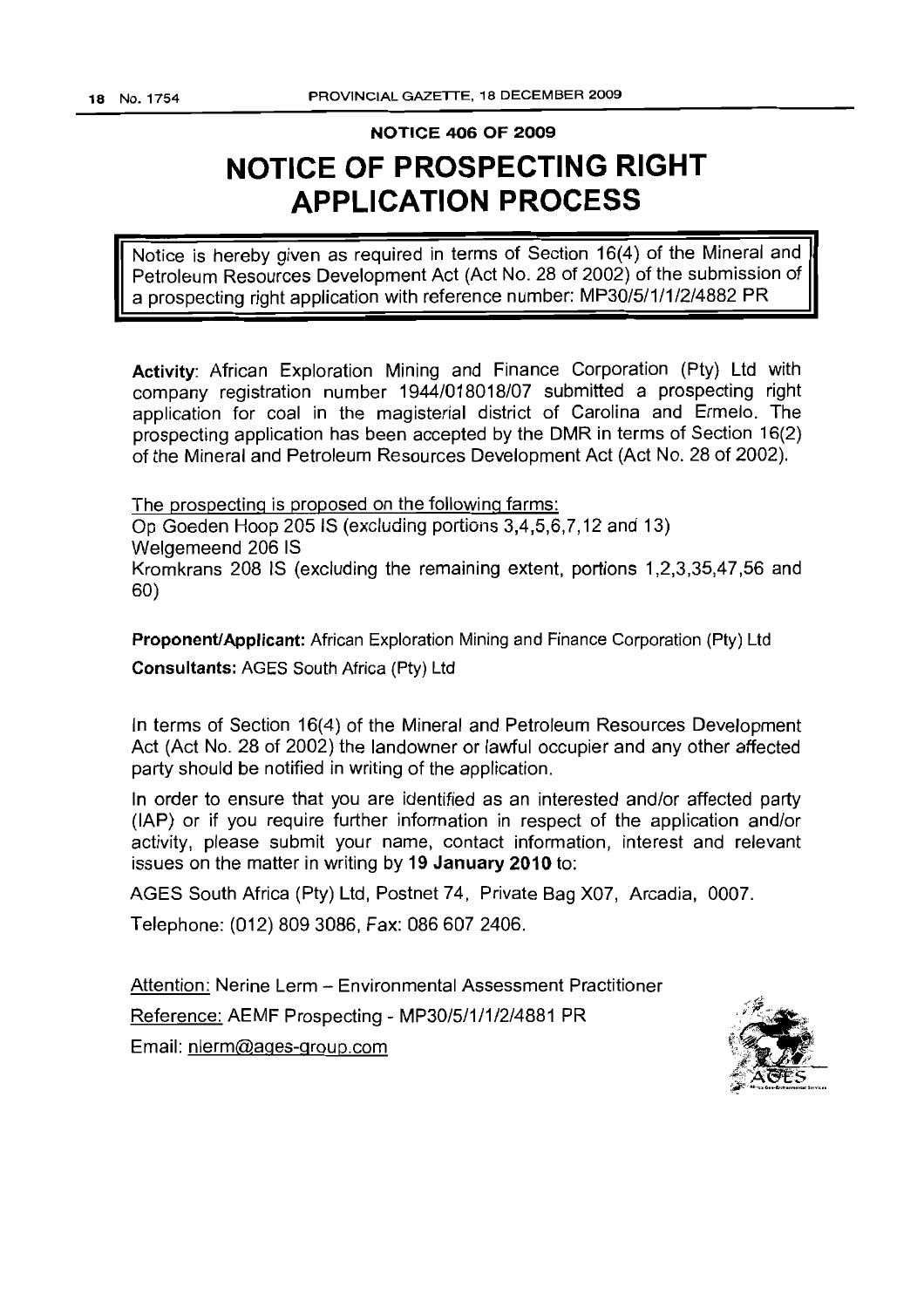No. 1754 **19**

## **NOTICE 407 OF 2009**

# **NOTICE OF PROSPECTING RIGHT APPLICATION PROCESS**

Notice is hereby given as required in terms of Section 16(4) of the Mineral and Petroleum Resources Development Act (Act No. 28 of 2002) of the submission of a prospecting right application with reference number: MP30/5/1/1/2/4881 PR

Activity: African Exploration Mining and Finance Corporation (Pty) Ltd with company registration number 1944/018018/07 submitted a prospecting right application for coal in the magisterial district of Carolina. The prospecting application has been accepted by the DMR in terms of Section 16(2) of the Mineral and Petroleum Resources Development Act (Act No. 28 of 2002).

The prospecting is proposed on the following farms: Vlakfontein 481 JT Doornkop 420 JT Hebron 421 JT Portions 3 and 4 of the farm Suikerboschfontein 429 JT Remaining extent and portions 1,2 and 3 of the farm Suikerboschfontein 422 JT Leeuwfontein 427 JT Victoriaspoort 18 IT Nooitgedacht 15 IT

**Proponent/Applicant:** African Exploration Mining and Finance Corporation (Pty) Ltd **Consultants:** AGES South Africa (Pty) Ltd

In terms of Section 16(4) of the Mineral and Petroleum Resources Development Act (Act No. 28 of 2002) the landowner or lawful occupier and any other affected party should be notified in writing of the application.

In order to ensure that you are identified as an interested and/or affected party (lAP) or if you require further information in respect of the application and/or activity, please submit your name, contact information, interest and relevant issues on the matter in writing by **19 January 2010** to:

AGES South Africa (Pty) ltd, Postnet 74, Private Bag X07, Arcadia, 0007.

Telephone: (012) 809 3086, Fax: 086 607 2406.

Attention: Nerine Lerm - Environmental Assessment Practitioner Reference: AEMF Prospecting - MP30/5/1/1/2/4881 PR Email: nlerm@ages-group.com

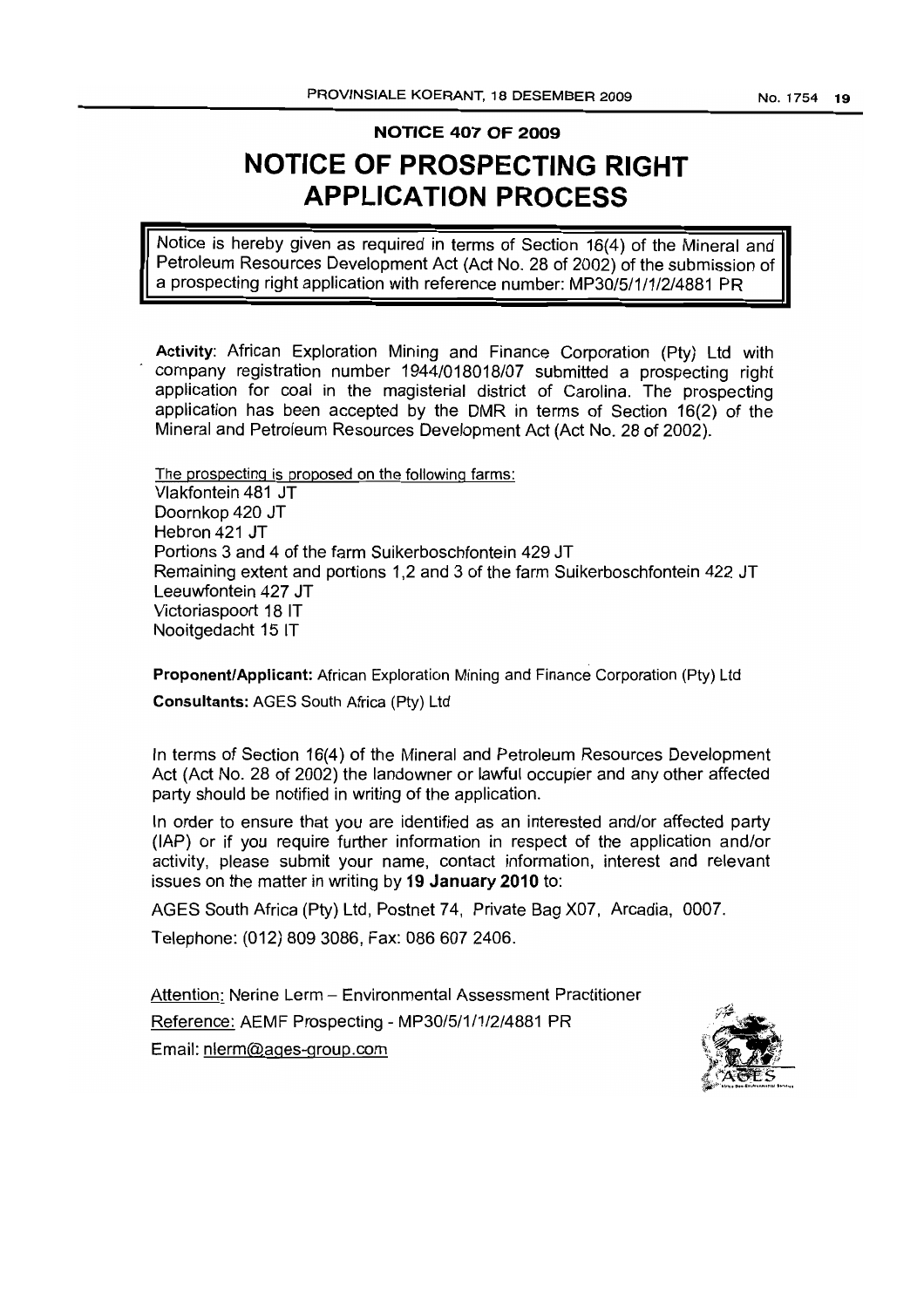## **NOTICE 408 OF 2009**

# **NOTICE OF PROSPECTING RIGHT APPLICATION PROCESS**

Notice is hereby given as required in terms of Section 16(4) of the Mineral and Petroleum Resources Development Act (Act No. 28 of 2002) of the submission of a prospecting right application with reference number: MP30/5/1/1/2/4879 PR

Activity: African Exploration Mining and Finance Corporation (Pty) Ltd with company registration number 1944/018018/07 submitted a prospecting right application for coal in the magisterial district of Carolina. The prospecting application has been accepted by the DMR in terms of Section 16(2) of the Mineral and Petroleum Resources Development Act (Act No. 28 of 2002).

The prospecting is proposed on the following farms: Remaining extent and Portions 1 2,3,4,7 and 8 of the farm Goedverwacgting 57 IT

Proponent/Applicant: African Exploration Mining and Finance Corporation (Pty) Ltd Consultants: AGES South Africa (Pty) Ltd

In terms of Section 16(4) of the Mineral and Petroleum Resources Development Act (Act No. 28 of 2002) the landowner or lawful occupier and any other affected party should be notified in writing of the application.

In order to ensure that you are identified as an interested and/or affected party (lAP) or if you require further information in respect of the application and/or activity, please submit your name, contact information, interest and relevant issues on the matter in writing by 19 January 2010 to:

AGES South Africa (Pty) Ltd, Postnet 74, Private Bag X07, Arcadia, 0007.

Telephone: (012) 809 3086, Fax: 0866072406.

Attention: Nerine Lerm - Environmental Assessment Practitioner Reference: AEMF Prospecting - MP30/5/1/1/2/4879 PR Email: nlerm@ages-group.com

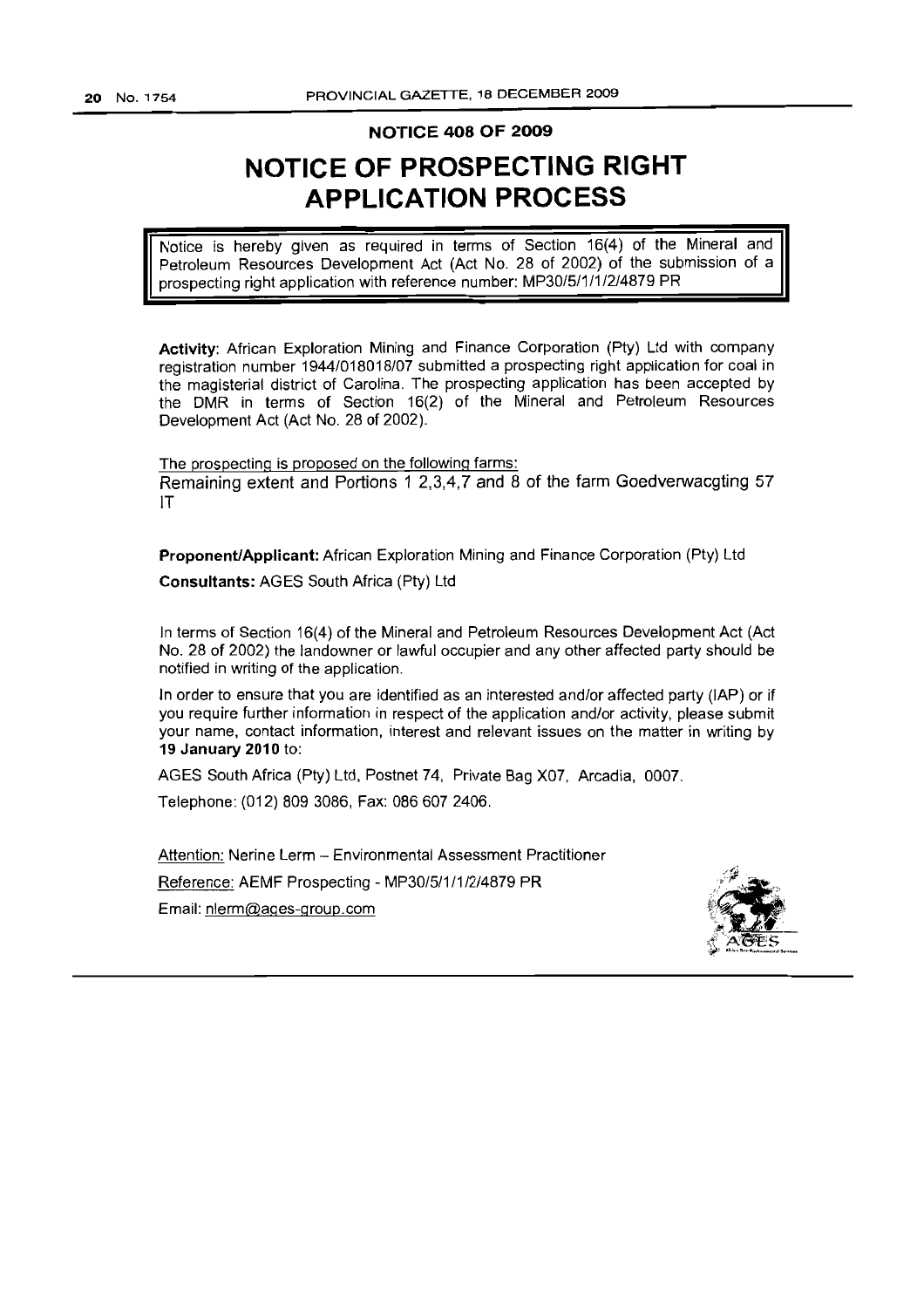# **LOCAL AUTHORITY NOTICES PLAASLIKE BESTUURSKENNISGEWINGS**

## **LOCAL AUTHORITY NOTICE** 263

## eMALAHLENI LOCAL MUNICIPALITY

## SUBDIVISION OF THE REMAINDER OF HOLDING 59, SEEKOEIWATER AGRICULTURAL HOLDINGS

Notice is hereby given in terms of the provisions of section 6 (8) (a) of the Ordinance on the Subdivision of Land, 1986, that the eMalahleni Local Municipality has received an application for the subdivision of the following property:

Description of the property: Holding 78, Seekoeiwater Agricultural Holdings (3,5784 ha in extent) is to be subdivided as follows:

| Proposed Portion 3 | ٠ | 1,0000 ha |
|--------------------|---|-----------|
| Proposed Portion 4 |   | 1,0000 ha |
| Proposed Remainder |   | 1,0145 ha |

Particulars of the proposed subdivision are open for inspection at the office of the Director: Administration and Resource Management, Administrative Centre, eMalahleni during normal office hours.

Any person who wishes to object to or make representations regarding the proposed subdivision, must lodge such objection or representation in writing and in duplicate at the undersigned within a period of 28 (twenty-eight) days from the date of the first publication of this notice.

Date of first publication: 11 December 2009.

#### A.M. LANGA, Municipal Manager

Administrative Centre, Mandela Street, P.O. Box 3, Witbank, 1035

(Notice No. 189/2009)

Prevent delays: please use our reference number.

All correspondence to be addressed to the Municipal Manager.

 $11 - 18$ 

## **LOCAL AUTHORITY NOTICE** 275

LOCAL AUTHORITY NOTICE 79/2009

#### GOVAN MBEKI MUNICIPALITY

PROPOSED CLOSURE OF A PORTION OF WEST STREET, LESLIE X1 AND A PORTION OF MAIN ROAD, LESLIE X2

Notice is hereby given in terms of section 67 (3) of the Local Government Ordinance 17 of 1939, that the Govan Mbeki Municipality intends to permanently close a portion of West Street, Leslie X1 and a portion of Main Road, Leslie X2.

A plan indicating the road portions that the Council intends to close will be open for inspection during office hours at the office of the Municipal Manager, Central Business Area, Secunda, for the period of 30 days from the date of publication of this notice.

Any objections to or representations in this regard must be lodged with or made in writing to the Municipal Manager at the above address or at Govan Mbeki Municipaly, Private Bag X1017, Secunda, 2302, within a period of 30 days from date of publication of this notice.

Dr L. H. MATHUNYANE, Municipal Manager

## **PLAASLIKE BESTUURSKENNISGEWING** 275

=

PLAASLIKE BESTUURSKENNISGEWING 79/2009

#### GOVAN MBEKI MUNISIPALITEIT

VOORGESTELDE PERMANENTE SLUITING VAN 'N GEDEELTE VAN WESSTRAAT, LESLIE X1 EN 'N GEDEELTE VAN MAINWEG, LESLIE X2

Kennis geskied hiermee ingevolge die bepalings van artikel 67 (3) van die Plaaslike Bestuur 17 van 1939, dat die Govan Mbeki Munisipaliteit van voornemens is om 'n gedeelte van Wesstraat, Leslie X1 en 'n gedeelte van Mainweg, Leslie X2 permanent te sluit.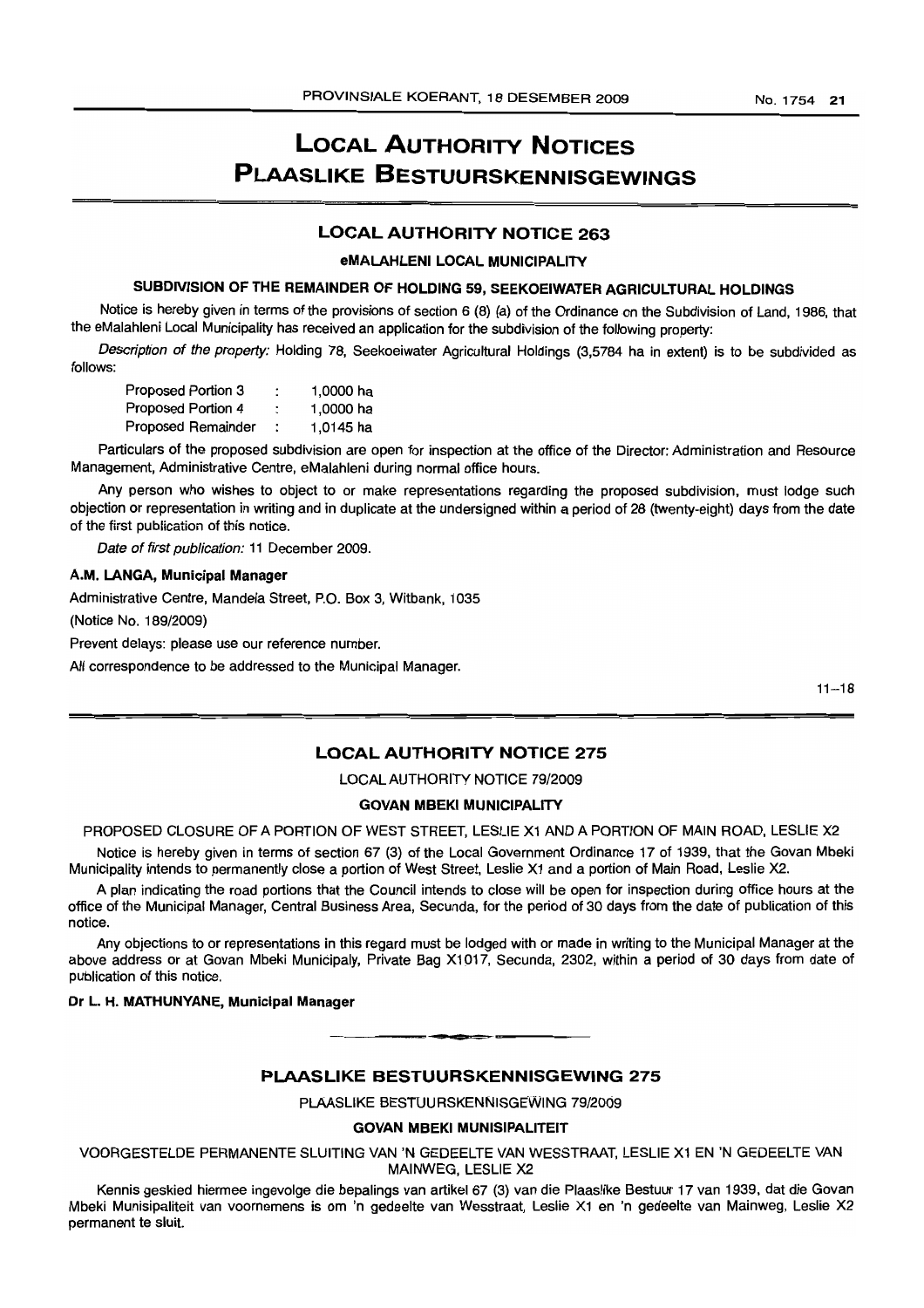'n Plan wat die strate wat die Munisipale Raad van voornemens is om te sluit, lê gedurende normale kantoorure by die Munisipale Bestuurder, Govan Mbeki Munisipaliteit, Sentrale Besigheidsgebied, Secunda, 30 dae vanaf die datum van publikasie van hierdie kennisgewing.

Besware teen of vertoë ten opsigte van die aansoek moet binne 'n tydperk van 30 dae vanaf die datum van publikasie van hirerdie kennisgewing skriftelik by die Govan Mbeki Munisipaliteit, Privaatsak X1017, Secunda, 2302, ingedien of gerig word.

#### Dr L. H. MATHUNYANE, Munisipale Bestuurder

## LOCAL AUTHORITY NOTICE 276

#### STEVE TSHWETE LOCAL MUNICIPALITY

#### PERMANENT CLOSURE OF PARK ERF 2794, MIDDELBURG EXTENSION 7

Notice is hereby given in terms of the provisions of section 68 of the Local Government Ordinance 17 of 1939, as amended that the Steve Tshwete Local Municipality intends to permanently close Park Erf 2794, Middelburg Extension 7, to be used for industrial purposes.

A plan indicating the portion of Park Erf 2794, Middelburg Extension 7 to be closed is available and may be inspected during office hours at Office C308, Legal and Administration Department, Steve Tshwete Local Municipality, Municipal Building, corner Kerk and Wanderers Streets, Middelburg, for the period of 30 (thirty) days from the date of publication.

Any person desirous of objecting to the proposed closure must lodge such objection in writing within 30 (thirty) days from the date of publication of this notice with the undermentioned.

#### W. D. FOUCHE, Municipal Manager

Civic Centre, P.O. Box 14, Middelburg, 1050.

## LOCAL AUTHORITY NOTICE 277

#### STEVE TSHWETE LOCAL MUNICIPALITY

#### PERMANENT CLOSURE OF PARK ERF 2465, AERORAND

Notice is hereby given in terms of section 68 of the Local Government Ordinance 17 of 1939, as amended that the Steve Tshwete Local Municipality intends to permanently close Park Erf 2465, Aerorand, to be used for the purposes of developing a community centre for HIV/AIDS people, orphans, old age home, primary health care and church services.

A plan indicating the portion of Park Erf 2465, Aerorand to be closed is available and may be inspected during office hours at Office C308, Legal and Administration Department, Steve Tshwete Local Municipality, Municipal Building, corner Kerk and Wanderers Streets, Middelburg, for the period of 30 (thirty) days from the date of publication.

Any person desirous of objecting to the proposed closure must lodge such objection in writing within 30 (thirty) days from the date of publication of this notice with the undermentioned.

#### W. D. FOUCHÉ, Municipal Manager

Civic Centre, P.O. Box 14, Middelburg, 1050.

## LOCAL AUTHORITY NOTICE 278

#### eMALAHLENI LOCAL MUNICIPALITY

#### NOTICE OF APPROVAL OF eMALAHLENI AMENDMENT SCHEME 936

It is hereby notified in terms of the provisions of section 57 (1) (a) of the Town-planning and Townships Ordinance, 1986, that the eMalahleni Local Municipality has approved the amendment of the eMalahleni Town-planning Scheme, 1991, by the rezoning of Stand 2455, eMalahleni (previously Witbank) Extension 12 from "Residential 1" to "Special" with an annexure, Annexure 298.

Map 3 and the scheme clauses of the amendment scheme are filed with the Director: Department of Agriculture and Land Administration, Mpumalanga Province and the Municipal Manager of the eMalahleni Local Municipality, and are open for inspection at all reasonable times.

This amendment is known as eMalahleni Amendment Scheme 936 shall come into operation on date of this publication.

#### A. M. LANGA, Municipal Manager

Civic Centre, Mandela Street, eMalahleni, 1035; PO Box 3, Witbank, 1035 Notice Number: 198/2009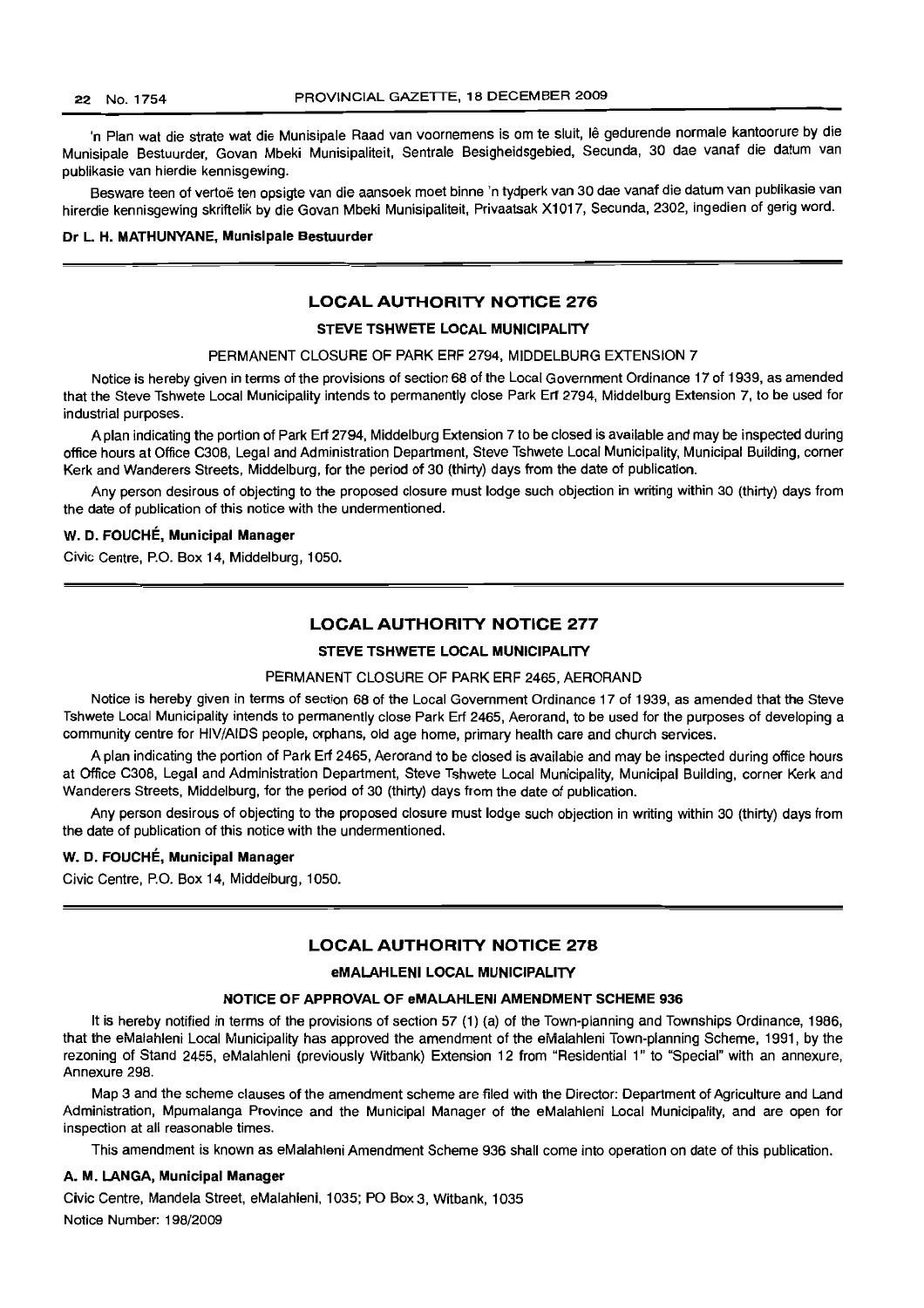## LOCAL AUTHORITY NOTICE 279

#### STEVE TSHWETE AMENDMENT SCHEME 240

NOTICE OF APPROVAL

It is hereby given in terms of section 57 (1) (a) of the Town-planning and Townships Ordinance, 1986 (Ordinance 15 of 1986, as amended), that the Steve Tshwete Local Municipality has approved the amendment of the Steve Tshwete Townplanning Scheme, 2004, by the rezoning of Erf 1448 Township of Aerorand from "Residential 1" to "Residential 3".

Map 3 and the scheme clauses of the amendment scheme will lie open for inspection at all reasonable times at the office of the Director-General, Mpumalanga, Provincial Administration, Department of Human Settlement, eMalahleni, as well as Municipal Manager, Municipal Buildings, Wanderers Avenue, Middelburg.

This amendment is known as Steve Tshwete Amendment Scheme 240 and shall come into operation on the date of publication of this notice.

## W D FOUCHE, Municipal Manager

Municipal Offices, Wanderers Avenue, PO Box 14, Middelburg, 1050 Date: 11-12-2009 Ref: 15/4/4/221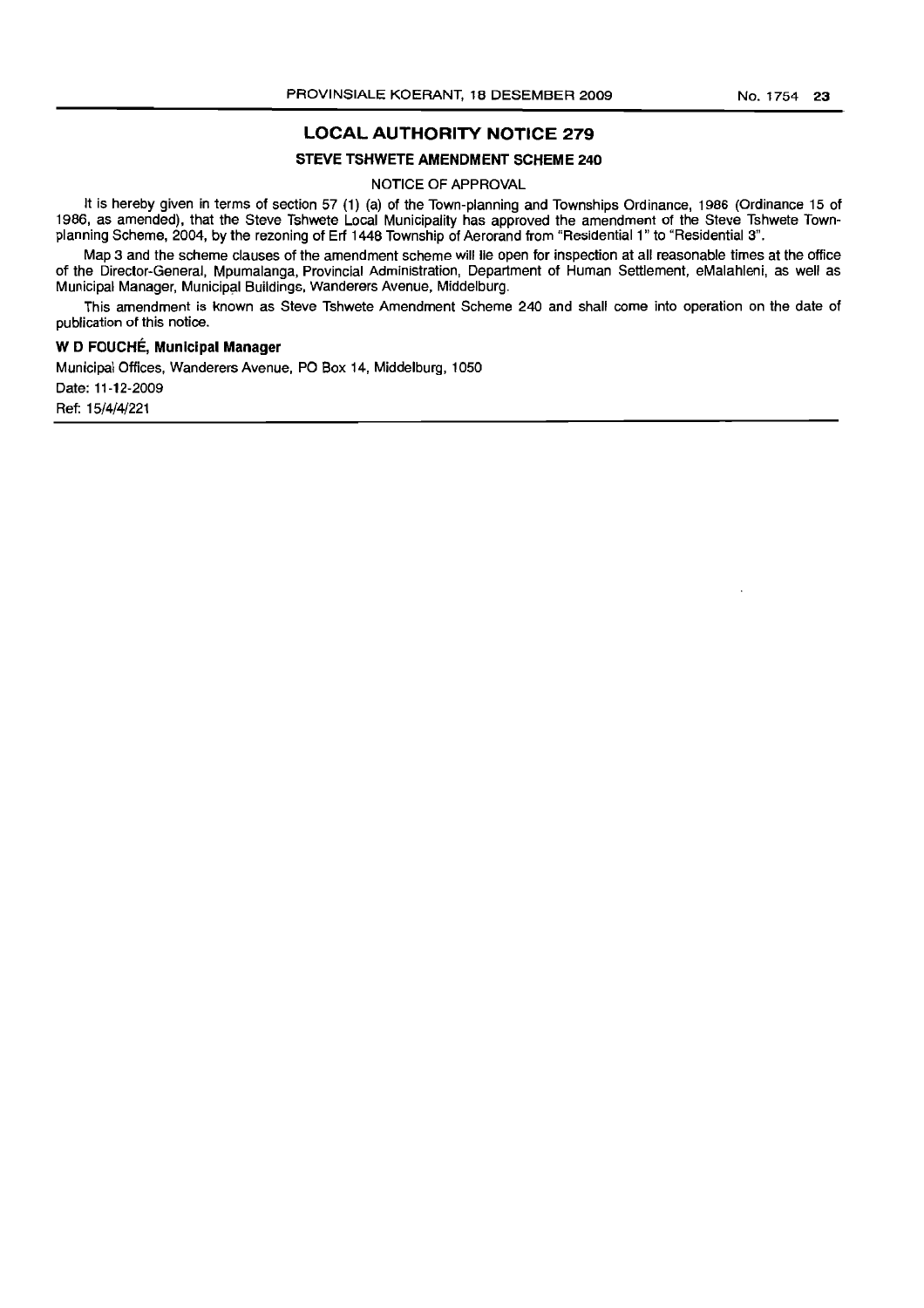## LOCAL AUTHORITY NOTICE 280

#### GOVAN MBEKI LOCAL MUNICIPALITY

## DECLARATION AS AN APPROVED TOWNSHIP

In terms of Section 103(1) of the Town Planning and Township Ordinance, 1986 (Ordinance 15 of 1986) the Govan Mbeki Local Municipality hereby declares TERRA NOVA Township to be an approved Township subject to the conditions set out in the schedule attached hereto.

#### ANNEXURE

STATEMENT OF CONDITIONS UNDER WHICH THE APPLICATION MADE BY ECENCICO (PROPRIETARY) LIMITED (HEREIN AFTER REFERRED TO AS THE APPLICANTITOWNSHIP OWNER) UNDER THE ·PROVISIONS OF SECTIONS 98(1) OF THE TOWN PLANNING AND TOWNSHIP ORDINANCE, 1986 (ORDINANCE 15 OF 1986) FOR PERMISSION TO ESTABLISH A TOWNSHIP ON PORTION 69 (A PORTION OF PORTION 10) OF THE FARM TRICHARDTSFONTEIN 140, REGISTRATION DIVISION I.S., MPUMALANGA, HAS BEEN GRANTED.

## A. CONDITIONS OF ESTABLISHMENT

#### 1. NAME

The name of the township shall be **TERRA NOVA.** 

#### 2. LAYOUT / DESIGN

The township shall consist of erven and streets as indicated on the SG Plan No. 1339/2009 dated 12/10/2009.

#### 3. DISPOSAL OF EXISTING CONDITIONS OF TITLE

All erven shall be made subject to existing conditions and servitudes, if any, including the reservation of rights to minerals and real rights but excluding the following servitude which does not affect any erven and streets in the township:

"Die Resterende Gedeelte van Gedeelte 10 ('n gedeelte van gedeelte 7) van die plaas Trichardtsfontein 140 IS is kragtens Notariële Akte van Serwituut No K1734/1978S gedateer 16 Maart 1978 onderhewig aan 'n ewigdurende serwituut vir pyplyne met die doel om water te vervoer asook vir die oprigting van 'n pomphuis en pompinstallasies tesame met bykomende regte, ten gunste van die Stadsraad van Bethal, soos meer volledig sal blyk uit gesegde Notariele Akte met kaart daaraan geheg".

#### 4. REMOVAL, REPOSITIONING, MODIFICATION OR REPLACEMENT OF EXISTING MUNICIPAL SERVICES

If, by reason of the establishment of the township, it should become necessary to remove, reposition, modify or replace any existing municipal services, the cost thereof shall be borne by the township applicant.

#### 5. REMOVAL, REPOSITIONING, MODIFICATION OR REPLACEMENT OF EXISTING TELKOM PLANT

If, by reason of the establishment of the township, it should become necessary to remove, reposition, modify or replace any existing Telkom services, the costs thereof shall be borne by the township applicant.

## 6. REMOVAL, REPOSITION, MODIFICATION OR REPLACEMENT OF EXISTING ESKOM POWER LINES

If, by reason of the establishment of the township, it should become necessary to remove, reposition, modify or replace any existing power lines of ESKOM , the cost thereof shall be borne by the township applicant.

#### 7. LAND USE AND ZONING CONDITIONS

The use of all erven in the township will be in accordance with the ruling town-planning scheme and any amendment thereof.

#### 8. REGISTRATION OF SERVITUDES

a. All internal and external servitudes for the provision of services must be registered to the satisfaction of the Govan Mbeki Local Municipality and is for the cost of the township applicant.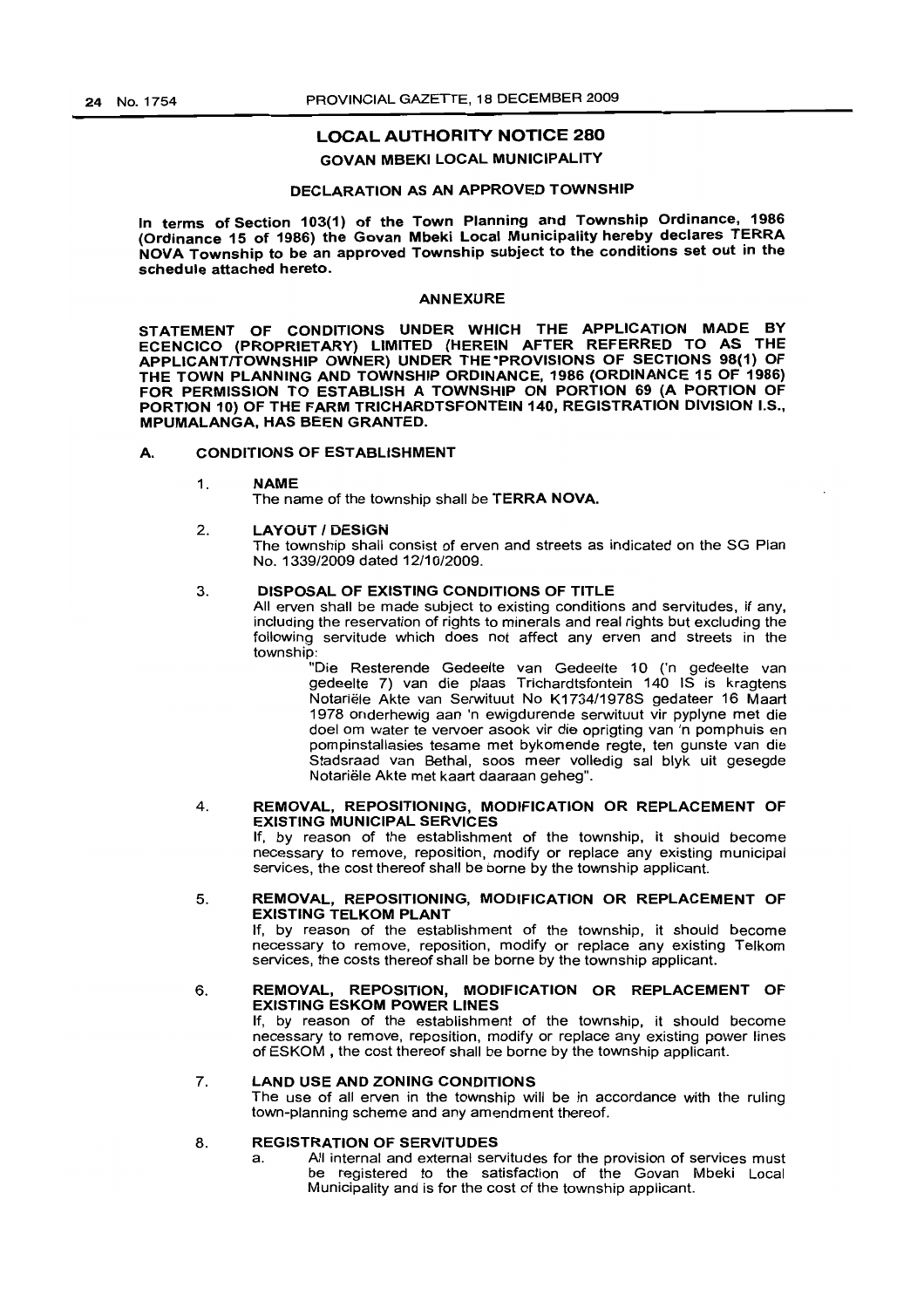b. Erf 74 is subject to 20 metres wide servitude and no building or structure is to be built on the mentioned servitude due to the N17 reserve.

## 9. **PROVISION AND INSTALLATION OF SERVICES**

i. The township applicant shall enter into an Engineering Services Agreement with the Govan Mbeki Municipality regarding the provision of all external and internal engineering services as well as compliance with the recommendations of a Traffic Impact Assessment to the satisfaction of SANRAL.

### 10. **HOME OWNERS ASSOCIATION**

- i. A Home Owners Association or similar Institution must be established in terms of the conditions of Section 21 of the Companies Act 1973 (Act 61 of 1973).
- ii. The Home Owners Association or similar Institution shall bear full responsibility for the functioning and proper maintenance of erven 71, 72 and 73 (internal streets), and erf 74 (private open space) as well as all internal services according to the Services Agreement.
- iii. Erven 71 to 74 must be transferred to the Home Owners Association by the township applicant.
- iv. The Govan Mbeki Local Municipality accepts no responsibility or liability in this regard.
- v. Every owner of an erf or subdivision or consolidation thereof shall become and shall remain a member of the Home Owners Association or similar Institution and be subject to its Memorandum and Articles of Association until he ceases to be an owner as aforesaid.
- vi. The erf shall not be transferred to any person that has not become a member of the association.
- vii. The Home Owners Association will bear full responsibility for the maintenance of erven 45, 71,72,73 and 74.
- viii. The owner of the erf shall not be entitled to transfer the erf without a Clearance Certificate from the Govan Mbeki Local Municipality as well as the Home Owners Association that all amounts payable by such owner to the Municipality and the Association have been paid in full.

## 11. **DEMOLITION OF BUILDINGS AND S·rRUCTURES**

i. The township applicant must, at its expense, demolish all existing buildings and structures that are located within building line reserves, side spaces or over mutual boundaries of proposed erven to the satisfaction of the Govan Mbeki Local Municipality, when required by the Govan Mbeki Local Municipality to do so.

## B. **CONDITIONS OF TITLE**

# 1. **All erven:**<br>a. Th

- The design and building plans for all buildings in the Terra Nova Township must comply with the Aesthetical and Architectural Guidelines as compiled by the township applicant.
- b. Any owner of a property in the Terra Nova Township must obtain the approval of the Terra Nova Aesthetical Committee, who will be appointed by the township applicant, before submitting any site development plan or building plan for approval to the Govan Mbeki Local Municipality.
- c. All building lines will be 2 metres on any boundary of the property, with the provision that it may be relaxed where it does not interfere with the locality of engineering services and where it is in accordance with the Aesthetical and Architectural guidelines of the township.
- d. Any application for relaxation of a building line shall accompany the application for approval of building plans to the Terra Nova Aesthetical Committee and the Govan Mbeki Local Municipality.
- e. Where any dispute arises concerning the use of an erf, or the design and construction of a building on an erf in the Terra Nova Township, the decision of the Terra Nova Aesthetical Committee will be final and binding.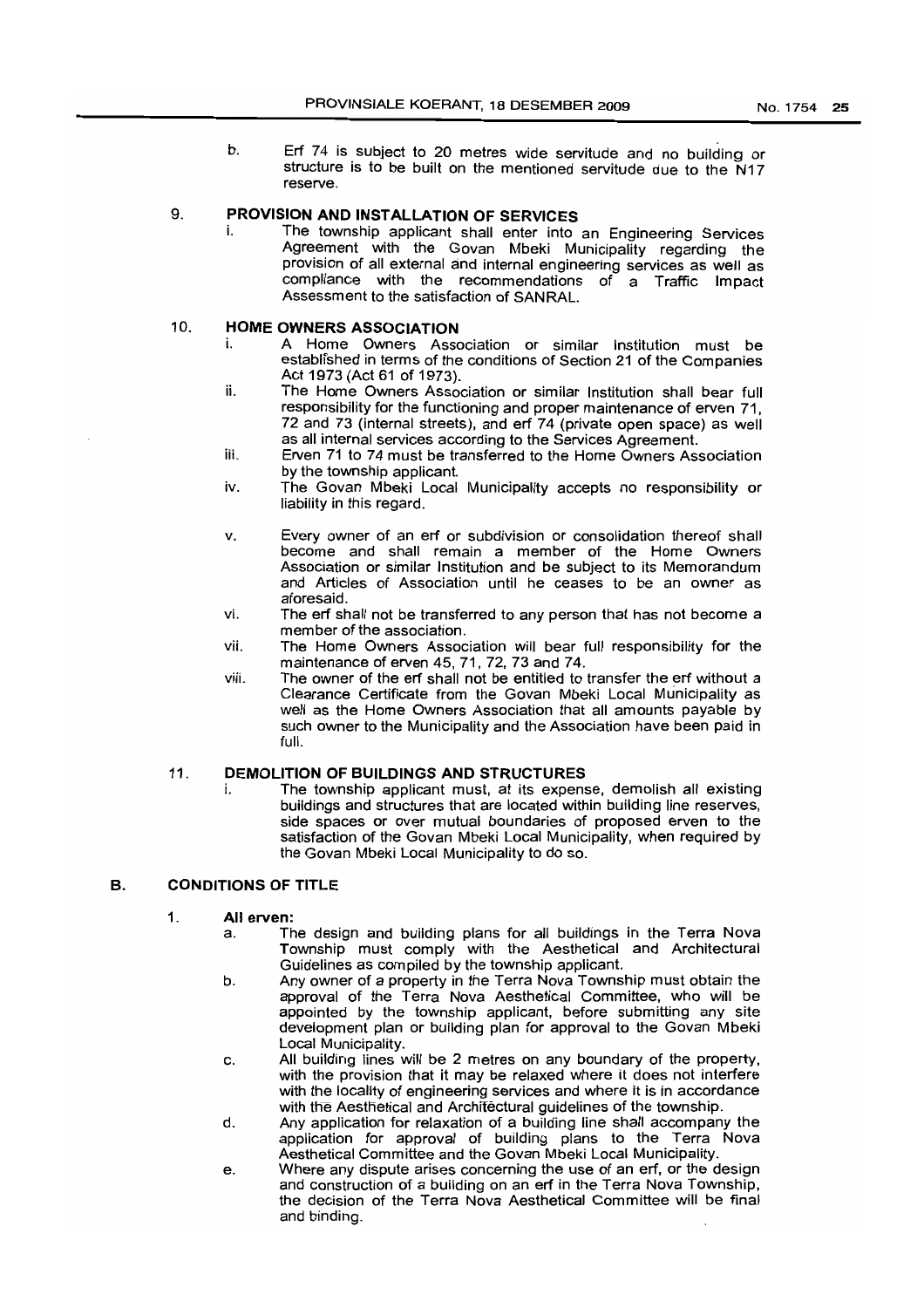#### 2. Erven 1 to 27, 32 to 41 and 47 to 70:

- a. The Property shall only be used for the purposes of erecting one single residential dwelling house per erf, and buildings incidental thereto.
- b. The property may not be subdivided.
- c. The property may not be rezoned for any purpose other than the use described in "Paragraph a" above.
- d. The property is subject to the following building restrictions:
	- i. Coverage of 50 %
		- ii. FAR of 0.8
		- Maximum permissible height of buildings: 2 Storeys
- $3<sup>°</sup>$ Erven 28 to 30:
	- a. The property shall only be used for the purposes of erecting a "Medium Density Residential Housing Scheme", and buildings incidental thereto.
	- b. The property may only be subdivided in accordance with an approved Site Development Plan.
	- c. The property may not be subdivided to a density of more than 30 dwelling units per hectare.
	- d. The property may not be rezoned for any purpose other than the use described in "Paragraph a" above.
	- e. The property is subject to the following building restrictions:
		- i. Coverage of 50 %
		- ii. FAR of 0.8
		- Maximum permissible height of buildings: 2 Storeys
- 4. Erf 31:
	- a. The property shall be used for the purposes of erecting a "Medium High Density Residential Housing Scheme", and buildings incidental thereto. The property may also be used to accommodate sport facilities, such as, but not limited to a gymnasium, tennis courts etc, which may be accessible to the whole of the Township.
	- b. The property may only be subdivided in accordance with an approved Site Development Plan.
	- c. The property may not be subdivided to a density of more than 40 dwelling houses per hectare.
	- d. Parking must be provided at the ratio of 1 covered space per dwelling unit, and 1 uncovered space per 2 dwelling units.
	- e. Parking must be provided at the ratio of 5 parking bays per 100 square metres for the gymnasium.
	- f. The property may not be rezoned for any purpose other than the use described in "Paragraph a" above.
		- The property is subject to the following building restrictions:
			- i. Coverage of 40 %<br>ii. FAR of 1,0
			- ii. FAR of 1,0<br>iii. Maximum r
			- Maximum permissible height of buildings: 3 Storeys
- 5. Erf 42:

g.

- a. The property shall be used for municipal purposes, which may include the provision of an electrical substation, advertising tower and the township security and -maintenance services.
- b. The property may not be rezoned for any purpose other than the use described in "Paragraph a" above.
- c. The property will be subject to the coverage, FAR and height as approved by the Terra Nova Aesthetical Committee.
- 6. Erf 43:
	- a. The property shall be used for the purpose of erecting a "Medium High Density Residential Housing Scheme", and buildings incidental thereto. The property may also be used to accommodate an office complex and ancillary uses.
	- b. The property may only be subdivided in accordance with an approved Site Development Plan.
	- c. The property may not be subdivided to a density of more than 40 dwelling houses per hectare.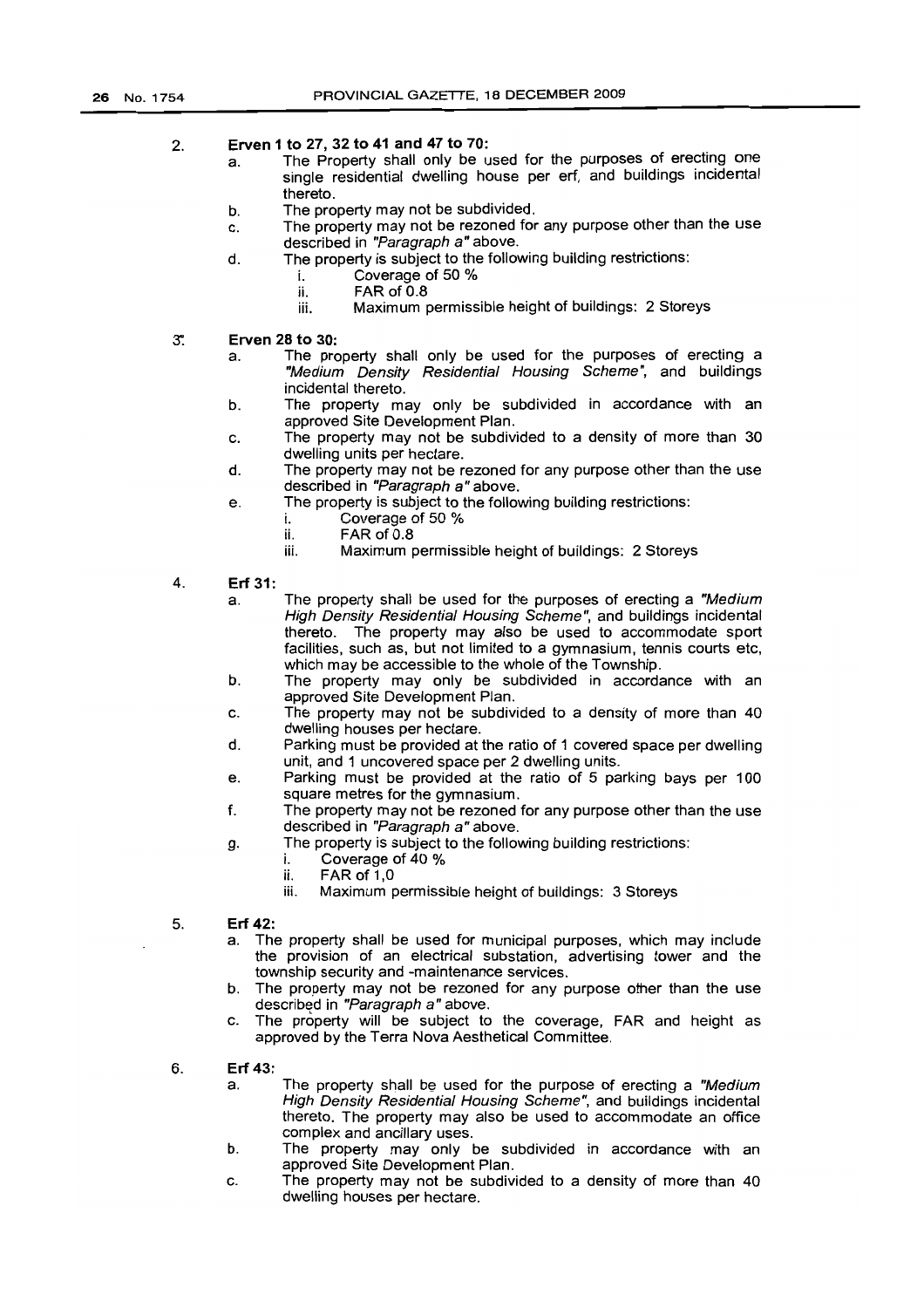- d. Parking must be provided at the ratio of 1 covered space per dwelling unit and 1 uncovered space per 2 dwelling units.
- e. Parking must be provided at the ratio of 4 spaces per 100m<sup>2</sup> for offices.
- f. The property may not be rezoned for any purpose other than the use described in "Paragraph a" above.
- g. The property is subject to the following building restrictions:
	- i. Coverage of 40%
	- ii. FAR of 0.8
	- iii. Maximum permissible height of buildings: 3 Storeys
- 7. **Erf** 44:
	- The property shall be used for the purposes of erecting a Hotel and Wellness Centre, with conference facilities and restaurant and buildinqs incidental thereto. The property may also be used to accommodate a "Medium High Density Residential Housing Scheme".
	- b. The property may only be subdivided in accordance with an approved Site Development Plan.
	- c. Parking must be provided at the ratio of 1 space per room and 3 spaces per 100m<sup>2</sup> public floor area.
	- d..The property may not be rezoned for any purpose other than the use described in "Paragraph a" above.
	- e. The property is subject to the following building restrictions:
		- i. Coverage of  $50\%$ <br>ii FAR of 1.0
			- $FAR$  of  $1.0$
		- iii. Maximum permissible height of buildings: 3 Storeys

## 8. **Erf** 45:

- a. The property shall be used for community purposes, which may include the provision of a chapel and a local shop or business centre.
- b. The property will be subject to 8 metre right of way servitude, in respect of providing road access to erven 44, 46, 47 and 74. The servitude will be surveyed after construction of the road and registered against the title deed of the property.
- c. Parking must be provided at the ratio of 6 spaces per 100m2 for shops.
- d. The property may not be rezoned for any purpose other than the use described in "Paragraph a" above.
- e. The property will be subject to the coverage, FAR and height as approved by the Terra Nova Aesthetical Committee.
- 9. **Erf** 46:
	- a. The property shall be used for offices, and uses incidental to the management and maintenance of the Terra Nova Township.
	- b. Parking must be provided at the ratio of 4 spaces per 100m<sup>2</sup> for offices.
	- c. The property may not be rezoned for any purpose other than the use described in "Paragraph a" above.
	- d. The property will be subject to the coverage, FAR and height as approved by the Terra Nova Aesthetical Committee.
- 10 **Erven 71 and** 73:
	- a. The property shall be used for the purposes of a private road that will serve the Terra Nova Township and any future Township Extensions on the remainder of Portion 10 of the farm Trichardtsfontein 140-IS.
	- b. Buildings relating to public transport, traffic control, safety and security services, provision of engineering services, municipal services and maintenance of the township(s} may be erected on the property.
	- c. The property may not be rezoned for any purpose other than the use described in "Paragraph a" above.
	- d. The property will be subject to the coverage, FAR and height as approved by the Terra Nova Aesthetical Committee, where applicable.
- 11 **Erf** 72:
	- a. The property shall be used for the purposes of an internal private road that will serve the Terra Nova Township only.